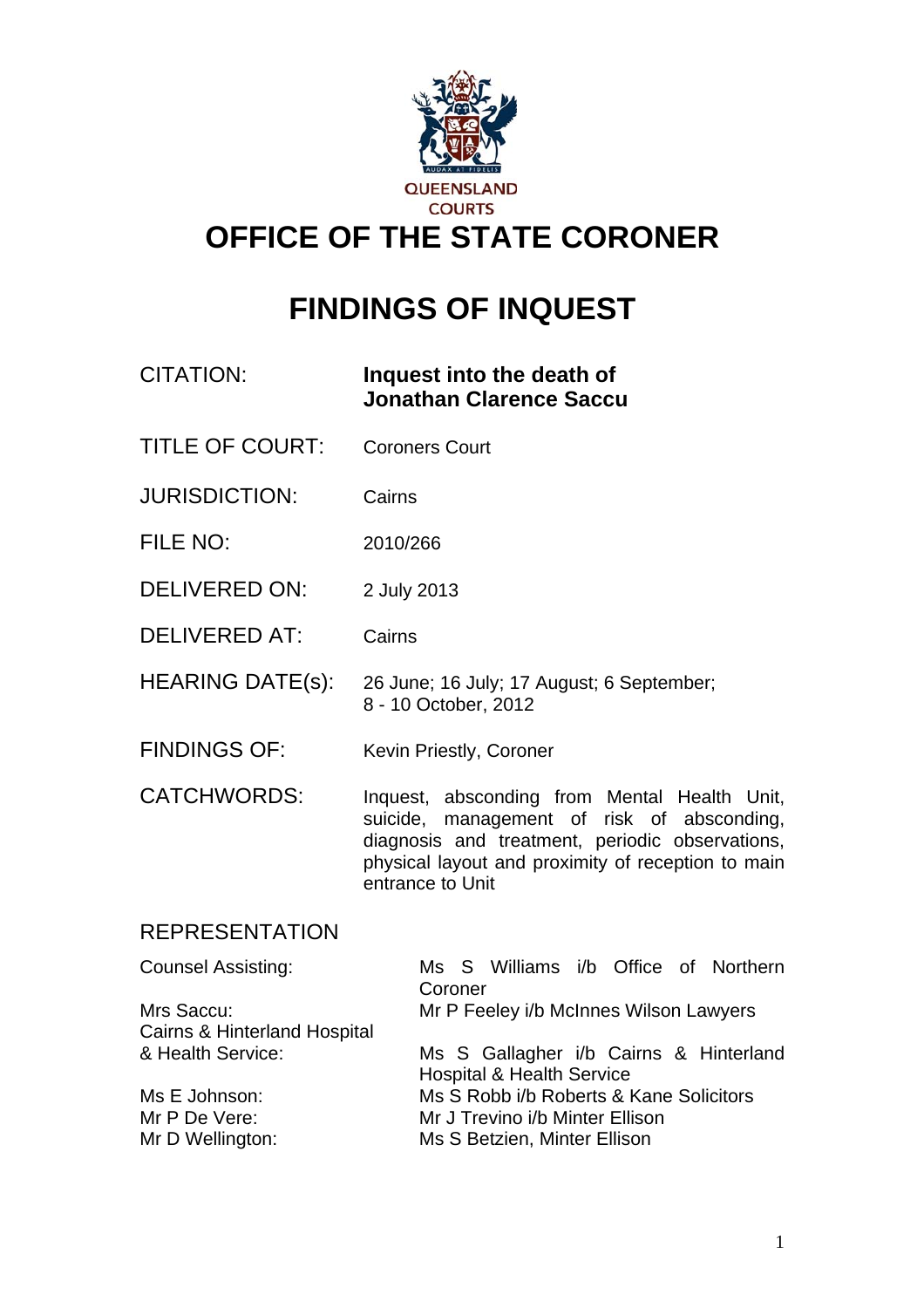## *Introduction*

Jonathon Clarence Saccu was 20 years of age and had a mental health history of Schizophrenia from the age of 15. He was admitted to the Mental Health Unit at Cairns Base Hospital on 18 January 2010 following deterioration in his condition. At about 6pm on 20 January 2010, Mr Saccu absconded from the Unit. At about 9pm, a freight train departing Cairns struck and killed Mr Saccu. An inquest was convened to determine the circumstances of his death. I considered the immediate circumstances surrounding his death on the railway and how it was that Mr Saccu came to abscond from the Mental Health Unit. This involves a closer consideration of his clinical history and management. I then consider what measures were in place to manage the risk of absconding, what lessons might be learnt and what opportunity exists to avoid any similar deaths.

#### **Immediate Circumstances**

At about 9pm on 20 January 2010 Mr Ken Vaughan, together with co-driver Mr Dale Wellington, departed Portsmith, Cairns at the controls of a diesel locomotive towing 22 mostly empty freight carriages headed in a southerly direction for Townsville. The train was about 370m in length and weighed about 470 tonnes. It gradually accelerated out of Portsmith along a straight section of line running parallel with the Southern Access Road. The track then gradually veers left before entering a straight section, about 400-500m in length, running parallel with the Bruce Highway at Woree.

At this point the posted speed changes from 80kph to 50kph. Mr Vaughan reported the train was travelling at 45-50kph on entering the straight. He was seated in the right seat and Mr Wellington was in the left seat. As the train lights lit the straight section of track, both saw someone lying across the tracks. Mr Vaughan immediately activated the Claxton horn. There was no immediate movement by the person on the tracks. Mr Vaughan activated the emergency brakes. He realised there was no way of stopping the train in time. Mr Vaughan saw the male person lying with his neck on the track and his body facing towards the adjacent highway. There was no movement. Mr Vaughan then felt and heard the train impact with the body. The control room was contacted via radio and emergency services asked to attend. Mr Wellington and Mr Vaughan climbed down from the locomotive but, understandably, avoided witnessing the trauma that they knew must have been caused to the body of the person struck.

Police officers attended the scene. Members of the Forensic Crash Investigation Unit conducted a scene and follow-up investigation of the incident. The deceased was found lying adjacent to the ninth carriage on the western side of the track. The body was intact but had sustained severe trauma. The train was inspected, in particular, the 'cow catcher' at the front. No apparent contact points were discernable. A black watch and CD player was found on the tracks at about the point of impact. The watch was stopped at 9.16pm. The distance from the deceased to the front of the train was 145m.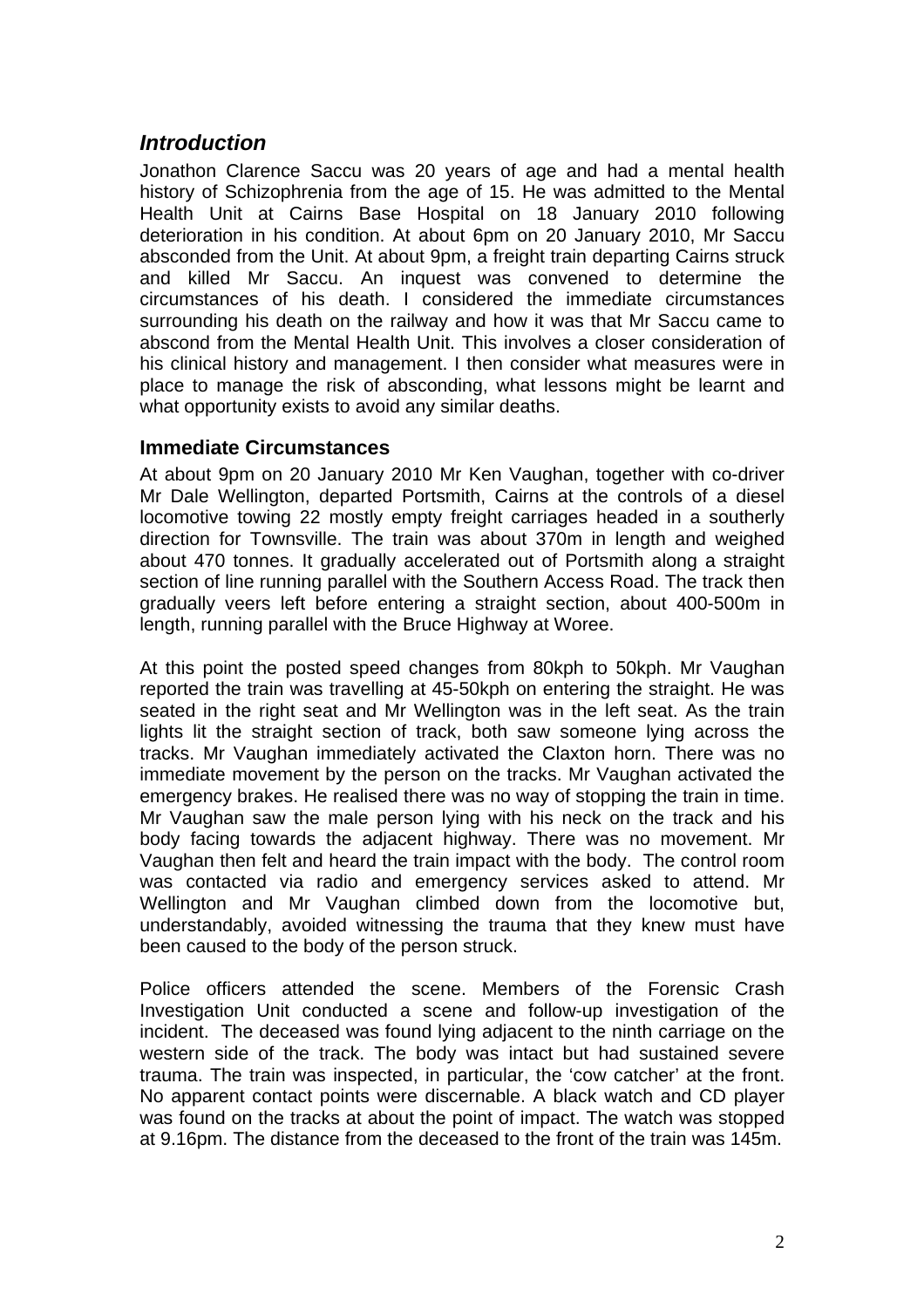The FCU investigation as well as the Queensland Rail investigation were thorough and did not identify any aspects of the management of the train or its mechanical condition that contributed to the incident.

 Interrogation of the data logger from the train revealed that immediately prior to activation of the emergency brake, the train was travelling at 42kph and slowly decelerating. The emergency application of the brake stopped the train in 169m and took 23 seconds. This information corroborates the versions the drivers provided. The train's impact with the deceased was unavoidable.

The deceased was later identified as Jonathan Saccu.

Dr Paull Botterill, Forensic Pathologist, conducted an autopsy and confirmed that the deceased died due to multiple injuries due to contact with train. Toxicology testing of blood samples taken at autopsy revealed the presence of a sedative (diazepam and metabolite) and prescribed antipsychotic agent (flupenthixol) at therapeutic levels.

However, at the time of his death, Mr Saccu was a patient of the Mental Health Unit of the Cairns Base Hospital pursuant to an involuntary treatment order. Investigations revealed he absconded from the Unit shortly after 6pm. He was recorded as present on the observation sheet based on purported sightings until his absence was detected about 9.30pm.

I am required to make findings about who, when, where, what caused the death (medical cause of death) and how the person died. It is immediately apparent that that most of the required findings can be made on the available information. However, Mr Saccu's mental health status was such that he required involuntary admission to the Mental Health Unit. Therefore, relevant to the issue of 'how' he died, is how the risk of absconding and suicide was managed during his admission. In pursuing this course, I am mindful that a Coroner is precluded from including in his findings any statement or comment that a person is or may be guilty of an offence or civilly liable for something (s.45(5) and s.46(3) of the Coroners Act 2003).

In addition to making the required findings, I am mindful that a Coroner may, whenever appropriate, comment on anything connected with a death investigated at an inquest that relates to public health or safety and ways to prevent deaths from happening in similar circumstances in the future. My comments take the form of recommendations at the conclusion of the findings.

Before I attempt to frame the issues any further, there is a context to the issues that should be understood and it includes the mental health history of Mr Saccu, the functioning of the Mental Health Unit at Cairns Base Hospital including patient security and observations, and the clinical narrative.

#### **Mental Health History**

Mr Saccu's mental health history started in 2004 at the age of 15. His symptoms included social withdrawal, declining academic performance,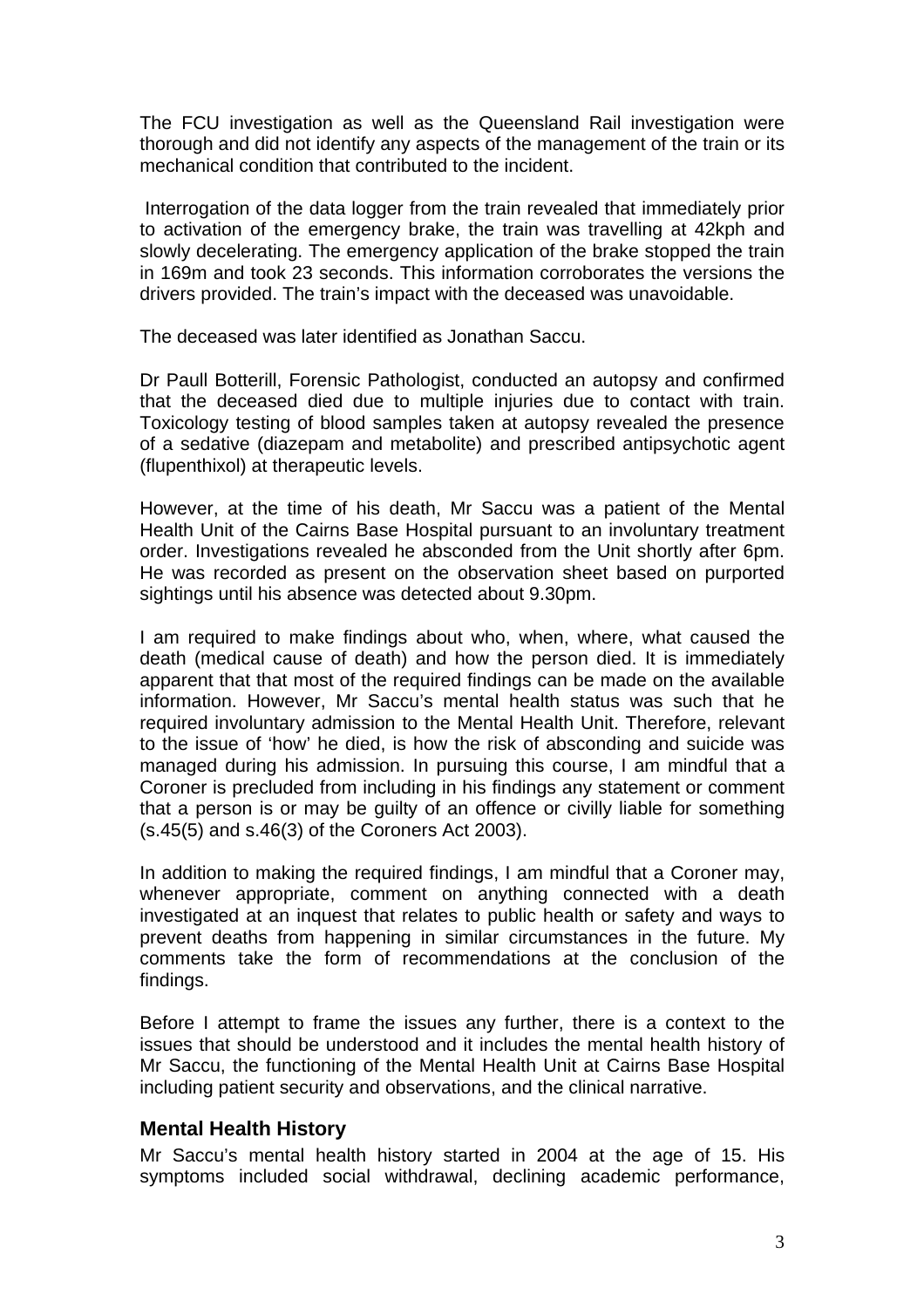religious preoccupation, disorganised and bizarre behaviours, decreased concentration, auditory hallucinations, thought insertion and formal thought disorder. In July 2004 he was admitted to Royal Brisbane Hospital adolescent mental health unit. His treatment included antipsychotic medication and eight electroconvulsive therapy treatments which stopped following cardiac side effects. In October 2004, he was commenced on a trial of Clozapine, an effective antipsychotic medication which requires close monitoring for life threatening side-effects. However, Mr Saccu experienced sedation and postural hypotension. His mother withdrew her consent for Clozapine and asked for her son to be discharged. The intensive treatment order was continued. Mrs Saccu and her son returned to Charters Towers on 21 October, 2004. Mr Saccu continued his treatment in the community and Mrs Saccu took him to Townsville Hospital when required.

In June 2006 there was another episode of serious deterioration in the mental health of Mr Saccu. He spent five days lost in the bush and on admission to hospital, presented as guarded, distressed and verbally aggressive when medication was mentioned. He reported thinking people were trying to kill him including Queensland Health.

He was further admitted to hospital in July 2008 with a self-inflicted wound to the scalp against a background of deterioration in mental health.

In December 2009 he was further admitted due to persecutory beliefs that others were trying to kill him. He is reported to have attacked a security guard on 3 December and threatened suicide.

In reviewing Mr Saccu's mental health history, Dr McVie, Consultant Psychiatrist, reported to the court on his clinical management including his history, which she analysed and summarised:

Mr Saccu's illness was characterised by poor self-care, formal thought disorder, minimal insight, non-compliance with oral medications and predominant persecutory delusions in recent years. He had a history of aggression during previous admissions, a history of poor impulse control when unwell, and several incidents of absconding (from 2004). Substance abuse was not a feature of his presentation.

In summarising his last admission, Dr McVie reported:

Mr Saccu was seen by Dr Van Meer (consultant psychiatrist) on 18/1/10 and considered to be high risk of suicide, preoccupied with thoughts of death but no specific plans for suicide. He absconded after that interview on 18/1/10, and later returned himself, saying he had left the unit as he was afraid he would be "locked up". On 19/1/10 he talked of his delusional beliefs that others were trying to torture and kill him. He also talked of "being at one with the universe" and that he would "like to put the universe right".

She later reported: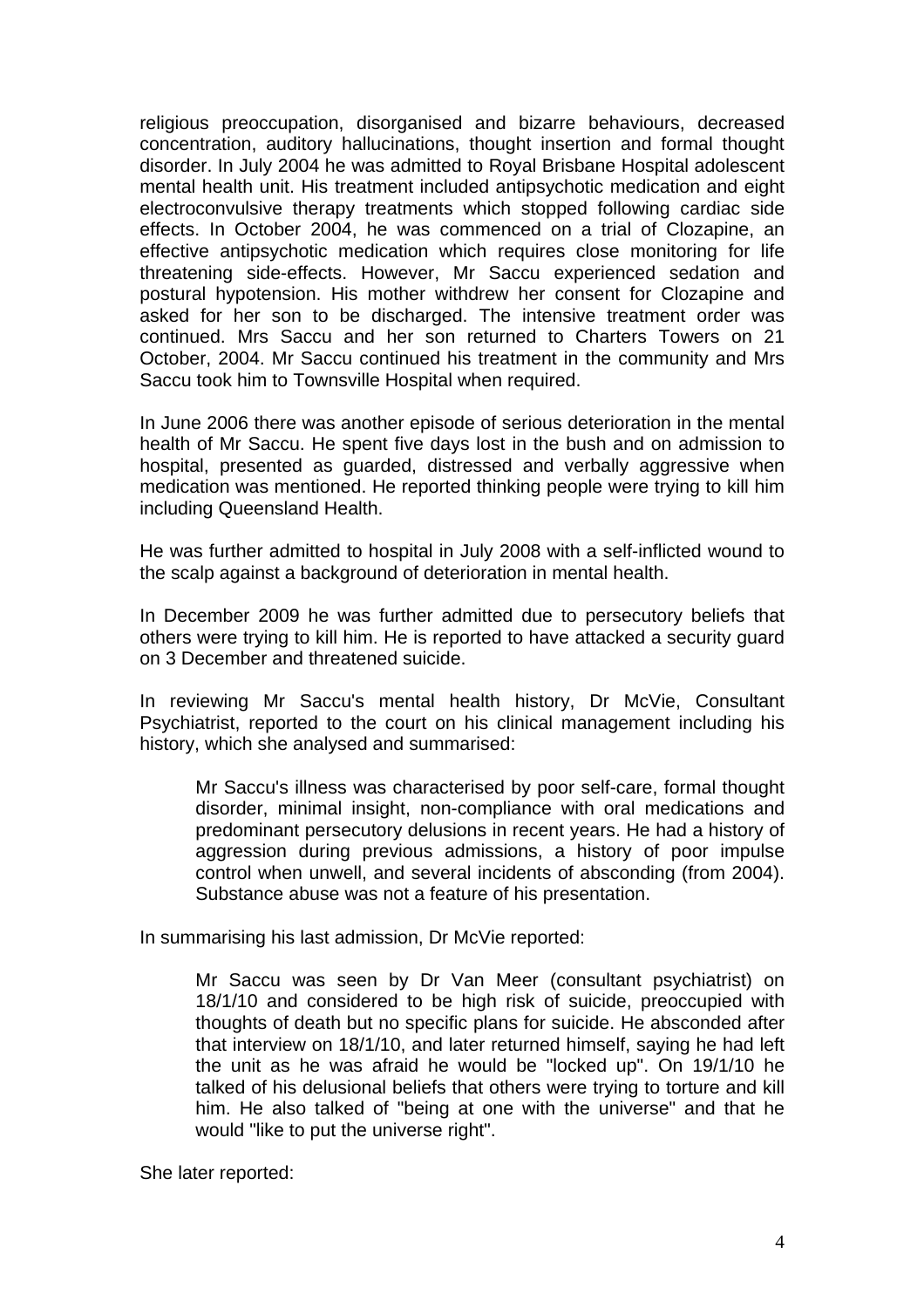In summary, Mr Saccu suffered with a severe treatment resistant schizophrenic illness with onset in his early teens. He was plagued by disturbing persecutory delusions for at least four years prior to his death. His lack of insight, non-compliance with oral medication and delusional fears about previous treatments compromised his full engagement with his treating team. Though he had reported suicidal ideation and was assessed as being psychotic, a high risk of suicide and a high risk of absconding; his final method of death is suggestive of an impulsive, rather than a planned act.

#### **The Mental Health Unit at Cairns Base Hospital**

This facility is situated at the south eastern corner of the hospital complex, adjacent to Lake and Kerwin Streets. The main entrance is located on Lake Street. As you enter the Unit, there is a hallway that gradually opens towards the body of the Unit. There is a nurse's station with reasonable line of sight of persons passing to and from the entrance. At night, the entrance is locked against entry but retains its exit capacity. It was through this entrance that Mr Saccu departed the Unit on the night of his death.

The 38 bed Mental Health Unit comprises a Low Dependency Unit (LDU) consisting of 25 beds, a Special Purpose Unit within the LDU consisting of another 5 beds, and the locked Psychiatric Intensive Care Unit (PICU or high dependency unit) consisting of eight beds. There were three shifts; the early shift from 7am to 3.30pm, the late shift from 2.30pm to 11pm, and the night shift from 10.45pm to 7.15am. The overlaps allow for nursing handovers.

Dr Bayley is the Clinical Director of Cairns and Hinterland Mental Health Service. She started with Cairns Base Hospital in 1998 when the Unit moved into its current location. It then had 30 beds and averaged an occupancy rate of about 75%. She described the environment as spacious and therapeutic, an easy unit to manage. Dr Bayley started as Clinical Director in 2003 and reported that in 2004/2005 there started a trend of increasing numbers of patients, 'general emergency department presentations have gone sky high over the years and mental health presentations have consequently also gone up'. She said that the Unit now had 38 beds in the same footprint with occupancy rates of 106%. Dr Bayley told the court:

We have a very difficult situation where we're managing trying to provide the best service we can to our patients who are ill with an under resourced system, so we have a number of patients awaiting beds in ED at any one time, and it's - it's regrettable. It's actually quite stressful now. So around about - a couple of years before Mr Saccu came in it started to get quite busy, and the staffing was - we were always trying to play catch-up with the amount of staff that we had. And it's also been incredibly difficult to get permanent, well-trained staff, you know, medical and nursing, in a regional area.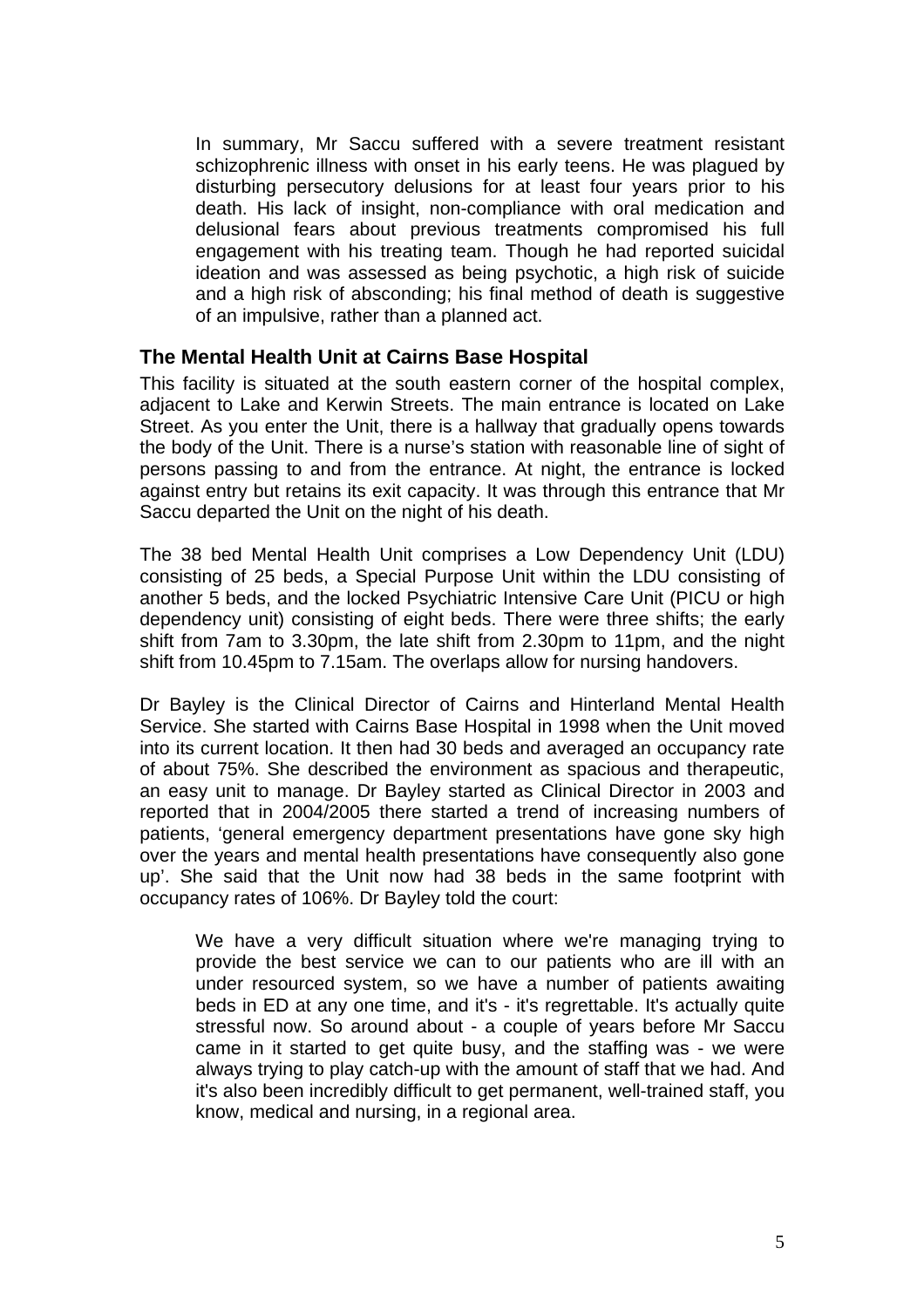## **Patient Security and Patient Observations**

Patient security was managed by an escalating range of security measures from virtually absent in low risk situations (periodic visual observations every 30 minutes in an open unit) to very intense and strict in a high risk situations (constant visual observation in a locked unit). There are three levels of observations:

- category  $A$  constant visual observations one to one observations by special nurse appointed;
- category B intermittent visual observation every 15 min; and
- category C intermittent visual observation every 30 min.

The level of observation of each patient is reviewed on a daily basis.

The observations are conducted by nursing staff. A Clinical Nurse will allocate each nurse a specific time during their shift to complete and record visual observations of all patients over a two hour period. The nurse conducting the observations is required to identify each patient at least once within each period of observation, and then note at the end of that half hour period that they have conducted that observation.

Mr Sweeney, Director of Nursing, reported in his statement:

"Properly conducting the observation necessarily requires that the staff member identify the consumer the subject of the observation. Most consumers are photographed upon admission and a copy of the photograph is contained in the patient file. If a staff member is unsure about the identity of any consumer then that staff member can refer to the photograph for confirmation. Occasionally, a consumer will refuse to be photographed. In that event, the staff member conducting observations would be required to inspect the consumer's admission bracelet to confirm his or her identity.

The conduct of observations is not intended to be a passive undertaking. Indeed, staff are encouraged to have interactions with consumers when performing the observations…"

The mental health unit has CCTV cameras positioned at the front door, communal areas, courtyard and PICU. There are four monitors, two located on the wall of the nurse's station and two located on a wall in the PICU office. All monitors are divided into four sections to simultaneously show four different areas of the mental health unit on one screen. They are positioned so that they can be viewed only by staff members and not by the public or patients.

#### **Clinical Narrative from 17 January to 20 January 2010**

At about 2.45pm on 17 January 2010, Mr Saccu presented to the Emergency Department of Cairns Base Hospital with his mother, Mrs Clarice Saccu, reporting suicidal thoughts and recent past attempts.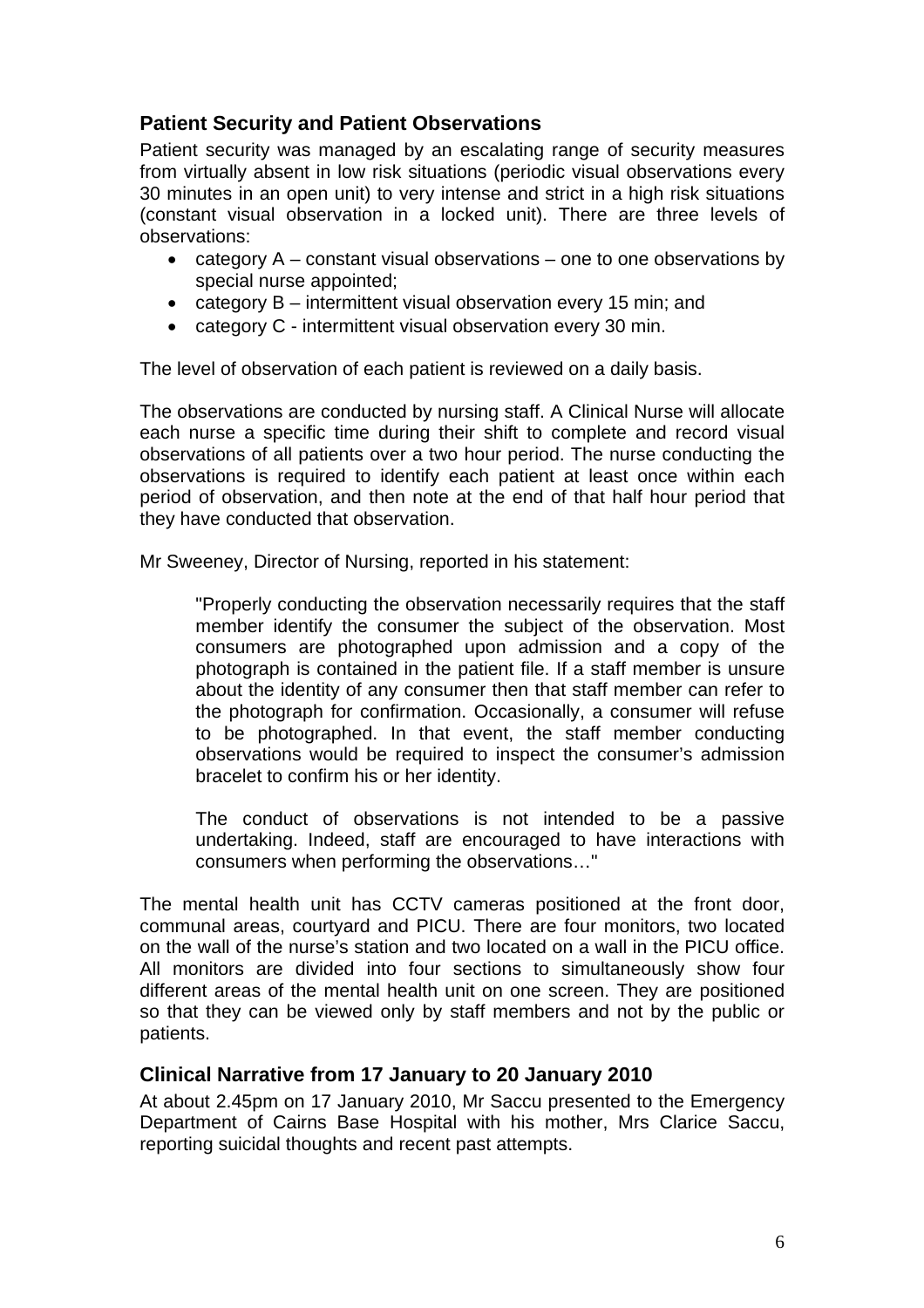At about 3.15pm, an Emergency Department doctor reviewed Mr Saccu, noting a background of paranoid schizophrenia and recent attempts at suicide. It was also noted that Mr Saccu threatened suicide if sent home and experienced persecutory delusions. The reviewing doctor noted the need for admission and referred Mr Saccu to the Acute Care Team for assessment.

Registered Nurse Emma Duffy from the Mental Health Unit at Cairns Base Hospital did a nursing assessment, recording more detail about recent history including suicide attempts and plans. She conducted a Mental State Examination and concluded that Mr Saccu was at a high risk of self harm. The Psychiatric Registrar on call, Dr Tervitt, was asked to conduct a psychiatric assessment to consider the possibility of changing the Involuntary Treatment Order category from community to in-patient.

Dr Tervitt was familiar with Mr Saccu, having reviewed him on three occasions during an admission in July, 2008 (14, 15 and 18) as well as two occasions during an admission in December 2009 (12 and 13). He noted Mr Saccu expressed overt and repeated suicidal threats. The detail was consistent with that noted in the earlier nursing assessment. Mrs Saccu corroborated the circumstances of recent attempts at suicide. Dr Tervitt recorded that Mr Saccu's thoughts were in order, noting Mr Saccu to say he was 'not psychotic', 'just something I need to deal with' and he needed 'a safe place'. Dr Tervitt also noted Mr Saccu did not want to kill himself and didn't want to hurt his mother. Mr Saccu reported poor sleep and ruminating about hating the universe, it's an evil place and themes of torture. He also reported poor food and fluid intake. Dr Tervitt concluded that Mr Saccu presented less psychotic and more ordered than previously but he was still unwell with overt suicidal thoughts. He planned to admit Mr Saccu as an inpatient to the closed Psychiatric Intensive Care Unit (PICU), where the only bed was available and prescribe Valium and Zyprexa on an 'as required' basis.

The relevant paperwork to admit Mr Saccu was prepared including a Consumer Assessment completed at a nursing level that included a risk screen. In that section, his history of high 'AWOP' (away without permission) risk was noted. He was admitted to the PICU at 7.45pm. Nursing notes record that Mr Saccu quickly settled in the unit. However, it was noted he expressed fears of having ECT and sought reassurance that he was safe. It was further noted: "Has been dreaming or and appears pre-occupied with the evil universe and themes of torture".

During the course of the morning of 18 January, Social Worker Alexandra Liddel had a telephone discussion with Mrs Clarice Saccu, clarifying aspects of Mr Saccu's recent suicidal history. Mrs Saccu reported to Ms Liddel that Mr Saccu left the family home the preceding Thursday night with his music to sit in the rainforest with the intent of dehydrating and dying. He returned home on Friday night about 6pm and left again for the rainforest about 9pm with the same plan. He returned home on Saturday, reporting to Mrs Saccu that he was emotionally too weak to follow through with his plan. However, he went back to the rainforest, telling her he was going to die. Mrs Saccu reported a significant change when on Sunday he went to her shop, stating he was going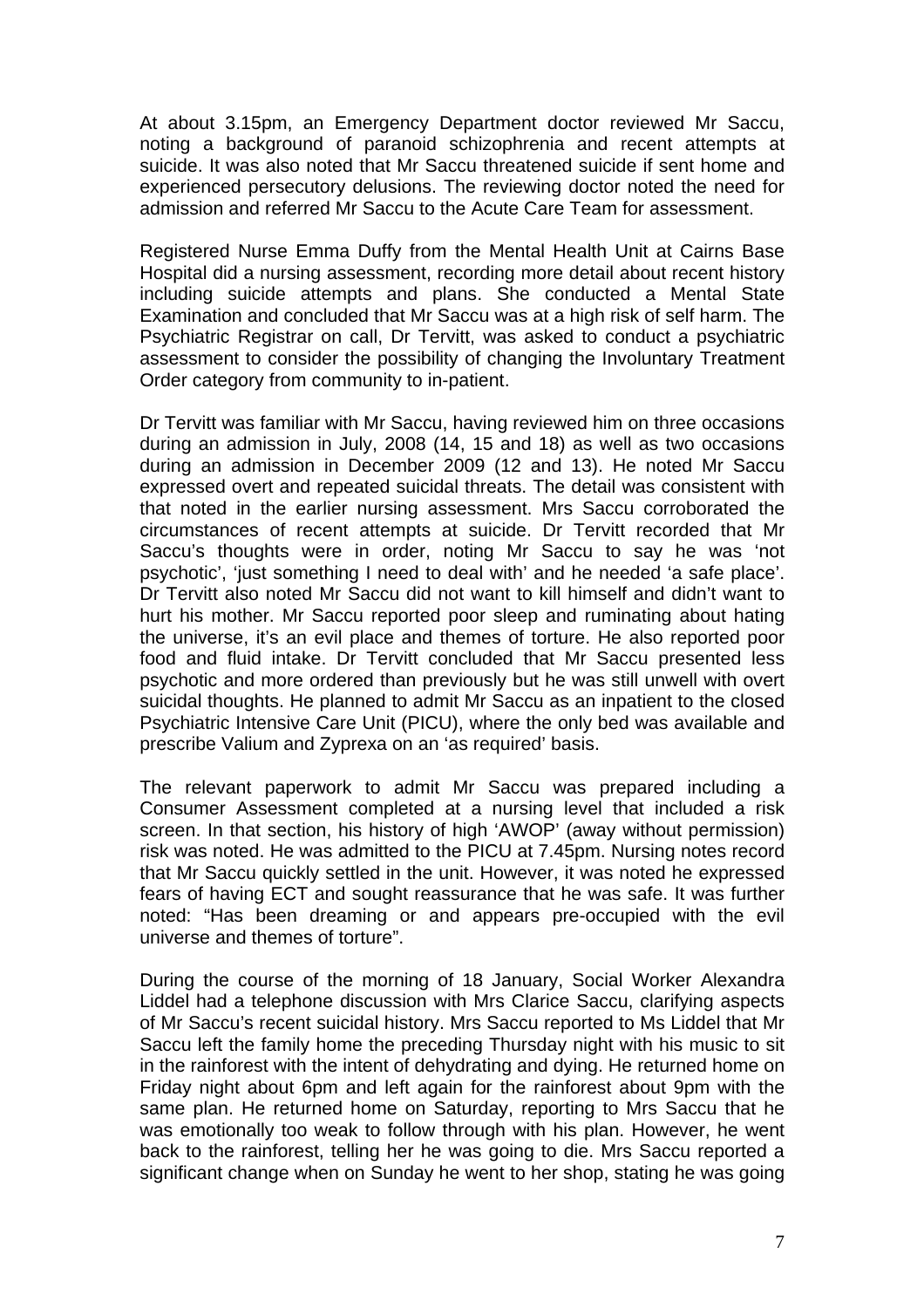to hang himself with chain from a bridge. She reported discussing with her him the need for help and he agreed, as he couldn't stop the urges. It was then they decided to present to Cairns Base Hospital and did so that afternoon.

During the morning ward rounds, Consultant Psychiatrist Dr Van Meer and Registrar Dr Armstrong reviewed Ms Saccu. He gave an account of recent suicidal attempts and thoughts consistent with the account given to Dr Tervitt. It was noted that Mr Saccu did not express any suicidal thoughts in hospital, he was happy to stay and felt safe. He also reported fears about Electro Convulsive Therapy and that thoughts of ECT made him suicidal. He reported bad dreams of people torturing him which made him feel he wanted to die. But since his admission, he had no bad dreams or thoughts of dying. He reported no voices. A Mental State Examination resulted in no significant abnormalities except pre-occupation with thoughts about death. Dr Van Meer concluded that Mr Saccu was not currently at risk of suicide and that his current treatment plan should continue. His plan included transfer from the PICU to the open Low Dependency Unit.

At about lunchtime, Psychiatric Registrar Dr Armstrong transferred Mr Saccu to the open Low Dependency Unit.

Unfortunately, at about 5pm, Mr Saccu was not able to be located during observation rounds and an Authority to Return was completed and faxed to the Police Service to facilitate and authorise a search and his detention. However, Mr Saccu telephoned the MHU stating he left because he thought he would be locked up. He agreed to return to the ward. On return, he denied any thoughts of self harm or homicidal ideation. His mood was noted as brighter and reactive. He was returned to the Low Dependency Unit where he slept throughout the night.

At 12pm on 19 January, the nurse responsible for the care of Mr Saccu recorded the following observations:

Jonathan has been settled on the unit this morning. He has been in isolation this morning alternating between lying in bed and up in the day room. Jonathan's mood appears low and displays a restricted affect. He expresses deep feelings of paranoia about some dreams he has been having recently. In these dreams he states that people whom he can't describe, are torturing him. He believes that these details are also going to kill him. He also expressed delusional content about being at one with the universe. He says it is in a hell of a state but he can learn to live with that. He would like to put the universe right. Jonathan also expressed how he felt sorry for plants and animals and how they must feel pain. Jonathan says he had a girlfriend (whom he never went out with, and knew only at a distance) had let him down and he couldn't cope with this. Yesterday, Jonathan stated he had insight into his predicament and said it would be utterly futile to kill himself, as it would achieve nothing. However, today he now states he may still want to kill himself even if it achieved nothing. He states that it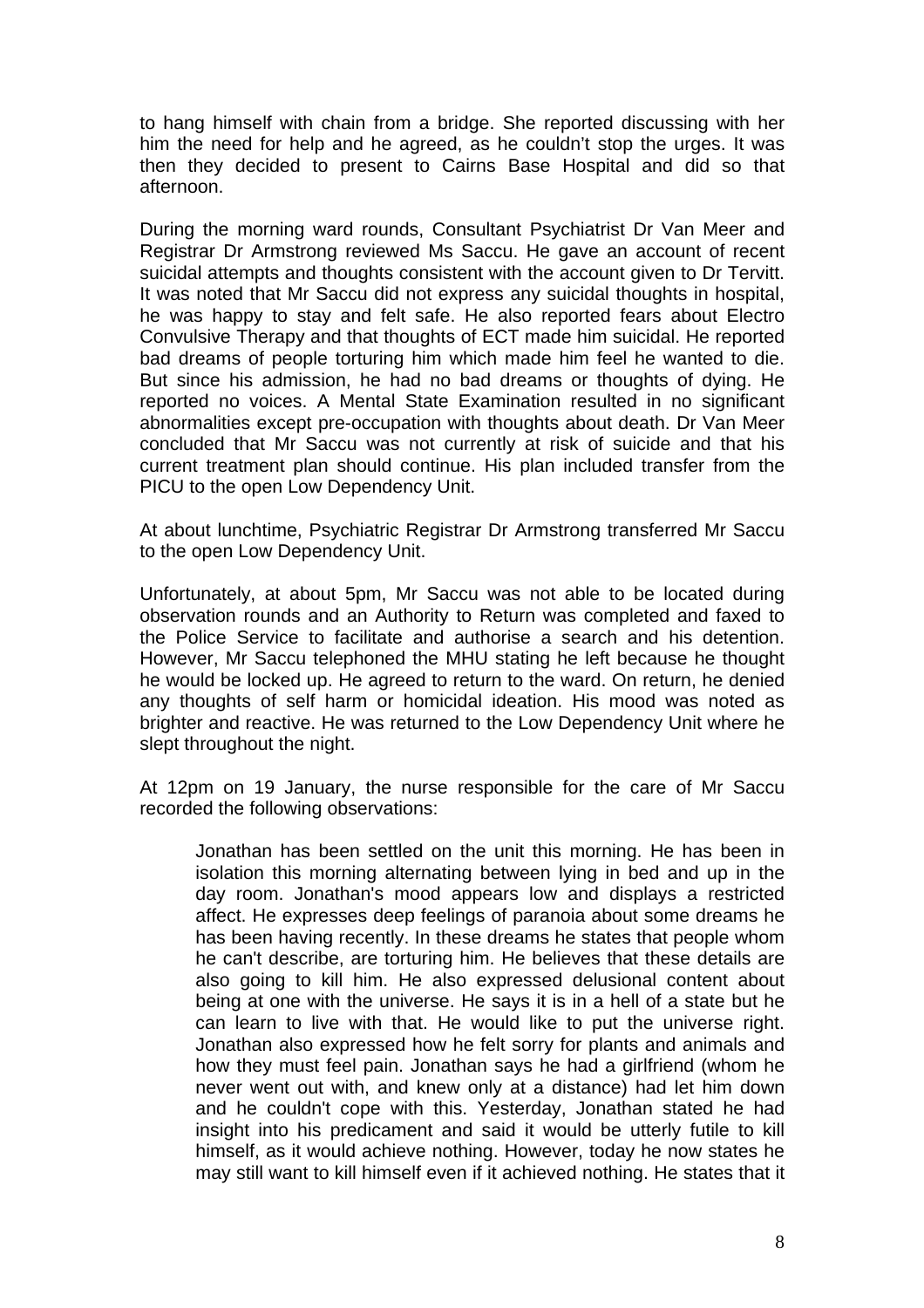is the universe being all wrong that he is driving to this decision. Jonathan is still very much insightless and thought disordered. He is experiencing delusions with a paranoid content.

Psychiatric Registrar Dr Armstrong reviewed Mr Saccu and noted that he presented "much as he did yesterday". There was no formal thought disorder although paranoid delusions persisted as did his overactive sense of compassion. Mr Saccu was noted as having "seen the face of God on the moon" and "seeing square ripples on a pond like a mirage, but it was real". He showed partial insight, acknowledging; "I know it sounds crazy" and "you are going to think I am crazy". Dr Armstrong noted Mr Saccu denied suicidal thoughts but this might change if he were to go home, "I would be okay for a little while, then I would get scared". Dr Armstrong noted an impression that Mr Saccu was psychotic, compliant and had poor insight.

At 7.10pm, the following nursing observations were made: –

Jonathan presents as pleasant and polite on approach, good eye contact. Grandiose ideas expressed relating to spiritual beliefs, admits he is God and can have powers. Expresses magical thinking and preoccupied with all matters surrounding him, overvalued. Jonathan appears insightless and exhibits poor judgement. Mood labile and tearful at times. Reports "feeling rejected by others when other people don't validate his beliefs". Observed to be isolative. Sitting alone. Mother came in to visit and brought in clothes and earphones. Jonathan feels safe on the ward but does not want to go home.

Mr Saccu slept during all nursing rounds overnight.

On 20 January, nursing observations noted at 12.45pm:-

Jonathan presents isolative, has spent the majority of the morning sleeping in bed, appears drowsy, declined ADLs. Jonathan voiced nil delusions or perceptual disturbances, appears very distracted and dissociative in behaviour, mood euthymic. Reports feeling safe. Await further review by Van Meer.

A new shift of nursing staff started at 2.30pm and the handover was completed at 3.15pm. Rostered on this shift were:

- Registered Nurse Rose Hallpike, (Acting Clinical Nurse and Team Leader of the shift);
- Registered Nurse Eloise Johnson
- Registered Nurse Alexandra Maran;
- Registered Nurse Laine McNally;
- Registered Nurse Paul De Vere;
- Enrolled Nurse Elizabeth Kukacka;
- Endorsed Enrolled Nurse Siudee Dix;
- Student Nurse Kristina Curtin: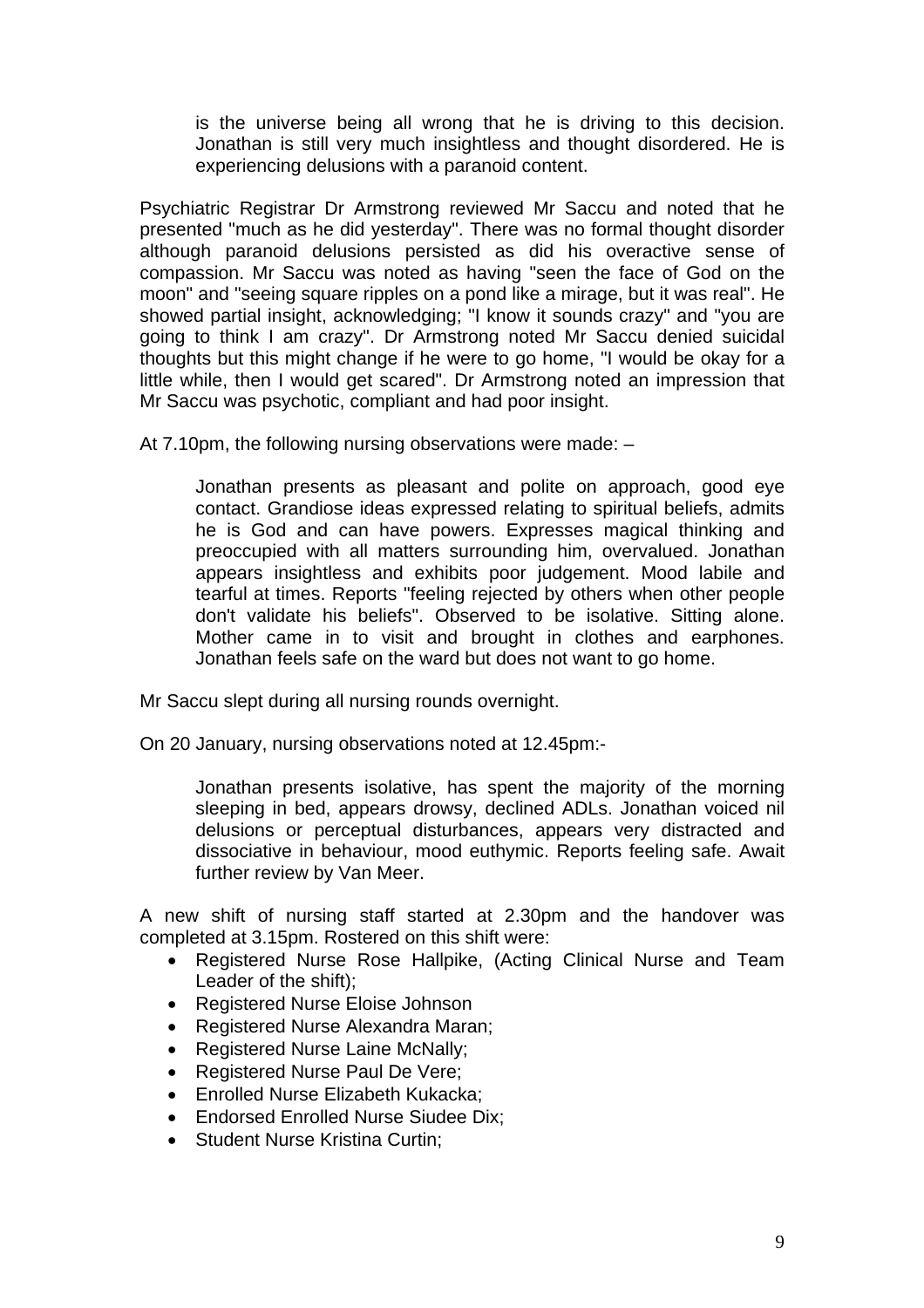EEN Dix was assigned to undertake constant category A observations in PICU. The Registered and Enrolled Nurses were each assigned a number of patients (5 or 6) for whom they were responsible over the shift. In addition, some of the nurses was allocated a two hour period for which they were responsible for conducting category B (15 minute) or category C (30 minute) observations. During each observation period, nurses were expected to identify and make contact with each patient, not just those allocated to them. to check on their presence and wellbeing.

At about the time of completion of the handover, nurses were informed that a recently discharged patient was on the footpath at the front of the facility, consuming her medications 'one by one'. RN McNally and EN Kukacka left the Unit to check on the wellbeing this person. RN Hallpike made inquiries about this patient's immediate history. RN Johnson remained at the nurse's station to monitor the unit and to assist where possible.

Normally, patients were allocated to nurses immediately after handover. However the activities of the recently discharged patient on the footpath delayed the allocation of patients. At about 3.45pm RN Johnson was allocated her patients including Mr Saccu. RN Johnson was also allocated the duty of medications nurse for the shift, becoming responsible for medicating 30 patients during rounds at 6pm and 8pm. RN Maran was allocated to assist her, a means of ensuring that the correct medication and dosage was administered to patients. At handover, RN Johnson was informed that Clozapine, required for several psychotic patients, was ordered in the last shift but had not arrived.

From 4pm, a number of events take place, the timing and sequence of which overlap to some degree:

- At 4pm, RN Johnson contacts the hospital Pharmacy to enquire about the whereabouts of the earlier ordered Clozapine and was told there are no medications outstanding or to be collected;
- A patient approaches the nurse's desk, reporting pain and demanding morphine. RN Johnson seeks out the Team Leader and together, they attend the drug cupboard and sign out the required medication. The order was then checked, the medication drawn up and administered (about 4.50pm).
- RN Hallpike again queried with RN Johnson the absence of the Clozapine. RN Johnson went to the Pharmacy to collect the drug herself. Again, the Pharmacy says no order was placed or outstanding. She returned to the ward without the medication.
- At about 5.15pm, RN Johnson took a 15 minute tea break and on her return, went through the medication charts of patients in preparation for the 6pm medication round.
- The serving of dinner started between 5.30 -5.45pm.
- RN Johnson remembers Mr Saccu approaching the nurse's station and requesting \$7.50 to go to the shop. He was reminded that he was on an Involuntary Treatment Order, he had not been granted leave and he could not go to the shop. Mr Saccu said he was going to get someone to go to the shop for him. RN Johnson gave the money to him and that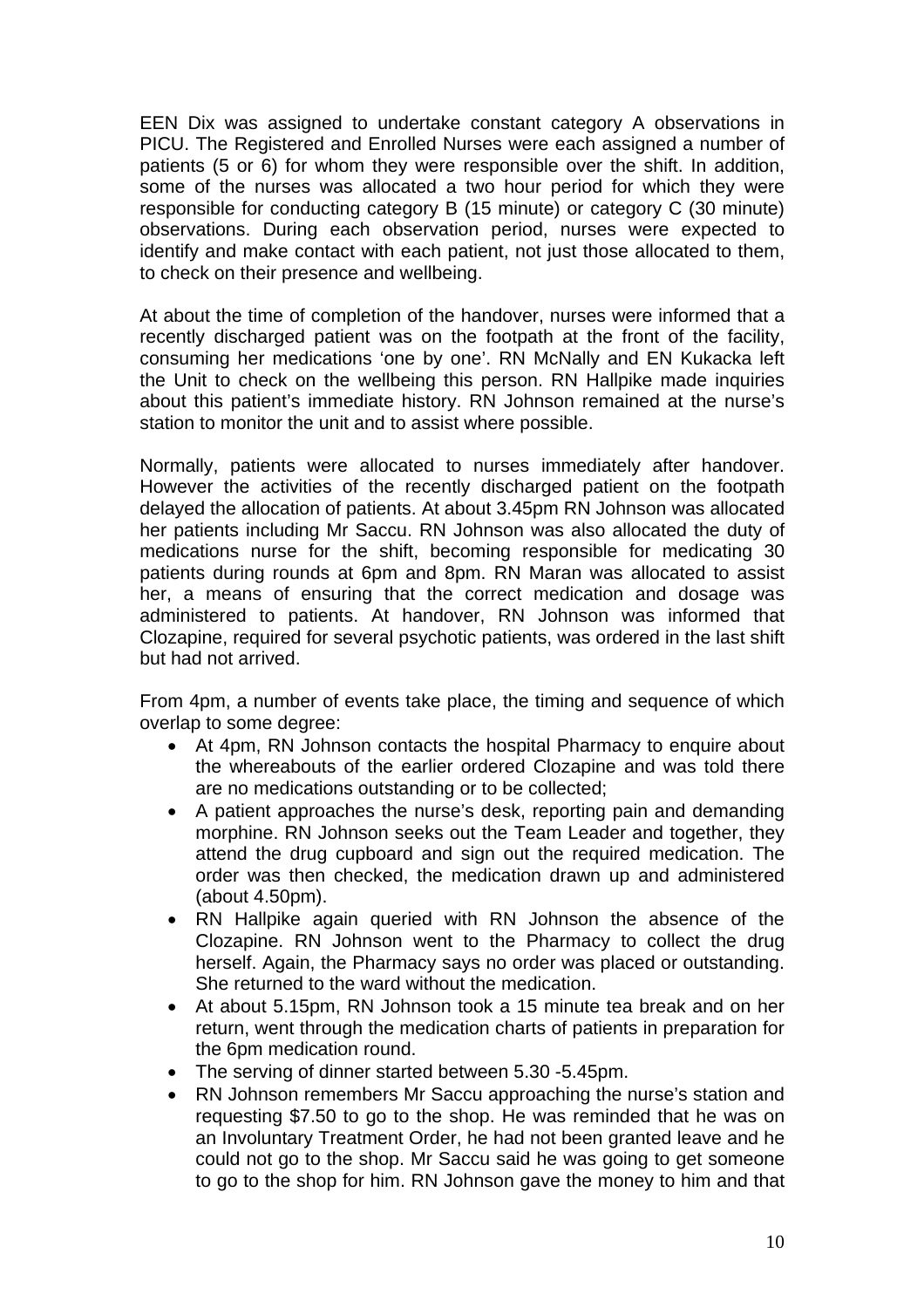was the last time she saw Mr Saccu. Although RN Johnson reported in her statement that this conversation happened sometime between 6 and 8pm, it is a fact that Mr Saccu left the unit shortly after 6pm. For reasons that will become apparent, it is unremarkable that RN Johnson was unable to fix the time any better. RN Johnson does recall she had the medications trolley at the time. Therefore, this event is likely to have occurred about 6pm.

- At 6pm, RN Johnson started dispensing the medications. That took about 45 minutes to 1 hour.
- Shortly after 6pm, Mr Saccu left the unit (confirmed on CCTV footage of the entrance to the Unit).
- RN Maran completed periodic observations from 5pm to 7pm including cycles finishing at 6.30pm and 7pm. She marked Mr Saccu as "A" meaning awake and present.
- Similarly, RN De Vere completed periodic observations from 7pm to 9pm including cycles finishing 7.30pm, 8pm, 8.30pm and 9pm; and marked Mr Saccu as "A" meaning awake and present.
- At about 6.45pm to 7pm, RN Johnson went on her meal break. On her return, she prepared for the 8pm medications round and completed dispensing at about 9pm.
- At about 8.10pm Student Nurse Curtin took a phone call at the nurse's station from a sister of a patient wanting to speak with that patient. On paging the patient and getting no response, the caller then reported that her sister was with her and had been for about 15 minutes. SN Curtin reported the call to RN Hallpike who advised that the patient was a voluntary admission. However, following this interaction, SN Curtin had a conversation with other patients who reported the absence of two other patients.
- At about 8.30pm, RN Johnson recalls a conversation with SN Curtin reporting two female patients had absconded from the ward. The On-Call Doctor was called and RN Johnson completed the absent without permission (AWOP) paperwork and faxed it to the Police.
- At about 9.15pm, SN Curtin noted the patients allocated to her were asleep and offered to assist with observations, taking over the next round of observations due to be conducted by RN Hallpike. On her first round of observations, she detected the absence of Mr Saccu.
- At about 9.40pm, SN Curtin reported that Mr Saccu was unable to be found on the ward. A search was conducted and he remained missing. The On-Call Doctor was contacted and AWOP documentation completed by RN Kukacka at about 10.55pm. The paperwork was left for execution and faxing to police by the next shift, 11pm to 7am.

#### **Managing the Risk of Absconding and Suicide**

Although one of the issues for investigation at the hearing was whether the death of Mr Saccu was an accident or suicide, there was no further examination of witnesses on this point. I am satisfied that this issue was adequately investigated and there is sufficient evidence before me to make the required findings.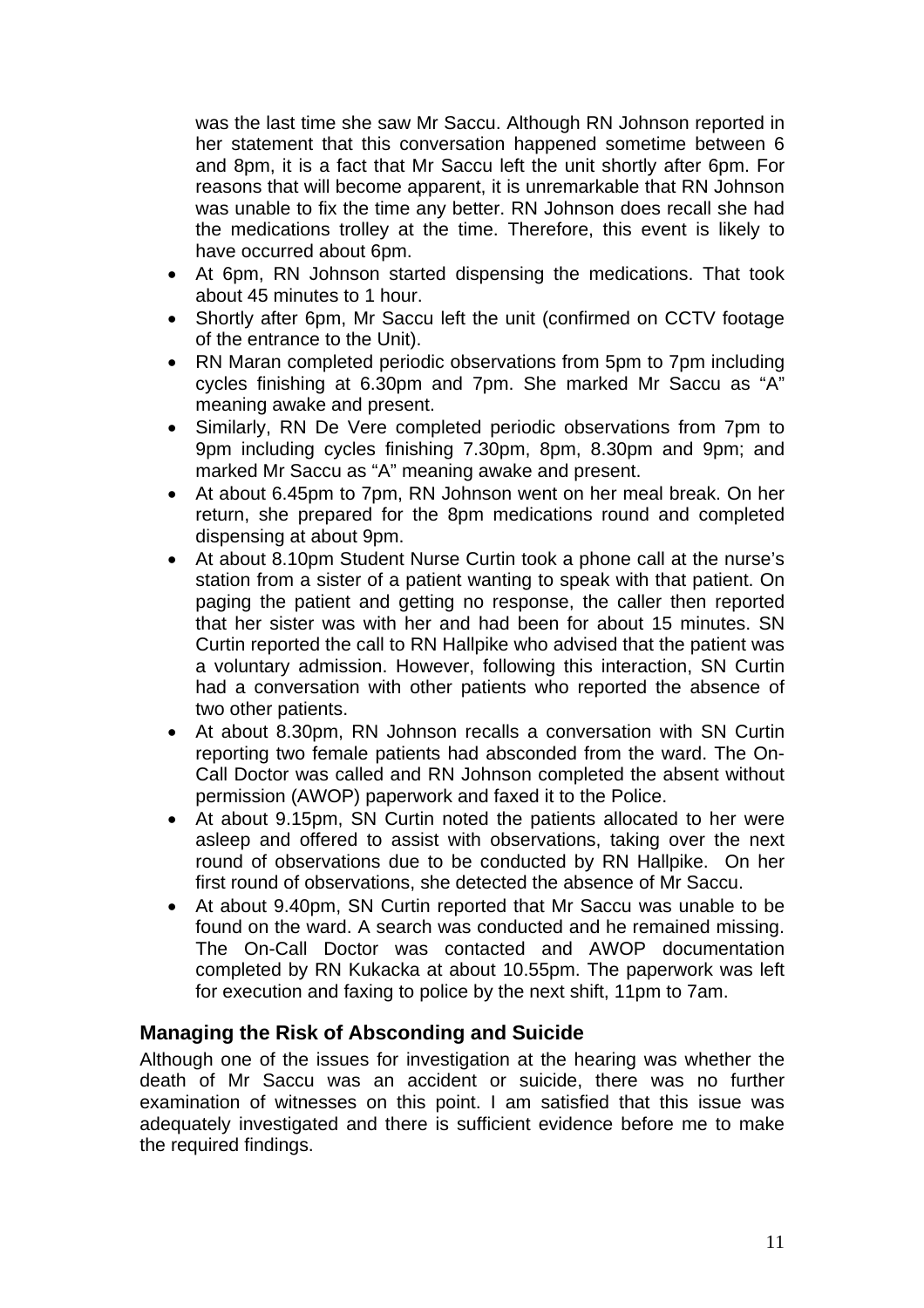In relation to the risk of absconding and suicide, there were three areas of opportunity for intervention and risk reduction ('risk controls'). These might also be described as preventative or protective measures.

The first risk control I consider is the diagnosis and treatment of Mr Saccu, in particular, how that influenced the decision to transfer him from the PICU to the LDU. The second risk control considered is the manner of identification and effectiveness of periodic observations. Then I turn to management of patient's ability to the leave the unit for outside.

### **Risk Control - Diagnosis and Treatment**

Dr Rigo Van Meer, a Consultant Psychiatrist since 1983 and with Cairns and Hinterland Mental Health Service since 2007, reviewed Mr Saccu on admission to the MHU on 18 January. He was familiar with Mr Saccu since an earlier admission in July 2008. Dr Van Meer had frequent contact with Ms Saccu over the following months as an inpatient and in the community.

Dr Van Meer reported:

My treatment of Mr. Saccu has always been with the long view in mind. Mr. Saccu suffered from a severe form of paranoid schizophrenia. He would have needed treatment for the rest of his life. There would be strong swings in his mental state, involuntary admissions and involuntary injections. To try to build and keep a workable relationship through all these vicissitudes requires a level of trust. I have always endeavoured to be honest and open with Jonathan, also when this was difficult or painful. I had at times to tell him that he was ill when he believed there was nothing wrong with him, to tell him that I would admit him against his will and to tell him that he would be given injections against his will. When he was admitted on his last admission to the hospital I saw this at the time as one step in his illness and treatment, to be followed by many more steps through the coming years. Being honest and trustworthy was an important ingredient.

Dr Van Meer expanded on the reasoning underlying his management plan for Mr Saccu:

I reviewed Mr. Saccu on 18 January 2010 and formulated the plan, to get him well, to keep Mr. Saccu admitted and assure him that he can stay in hospital. He was to be transferred to the open ward (LDU), with no leave, placed on observation category C and an increase in his anti psychotic medication (depot increased from 40mg Flupentixol [long acting injections] every fortnight to 100mg Flupentixol every fortnight; to start with a single extra dose of 40mg) and for Mr. Saccu to keep contact with his mother.

My rationale of this plan was that Mr. Saccu was happy to stay in hospital and felt safe here. He had attended of his own volition. To lock him up would be a breach of his confidence and would not serve any goal.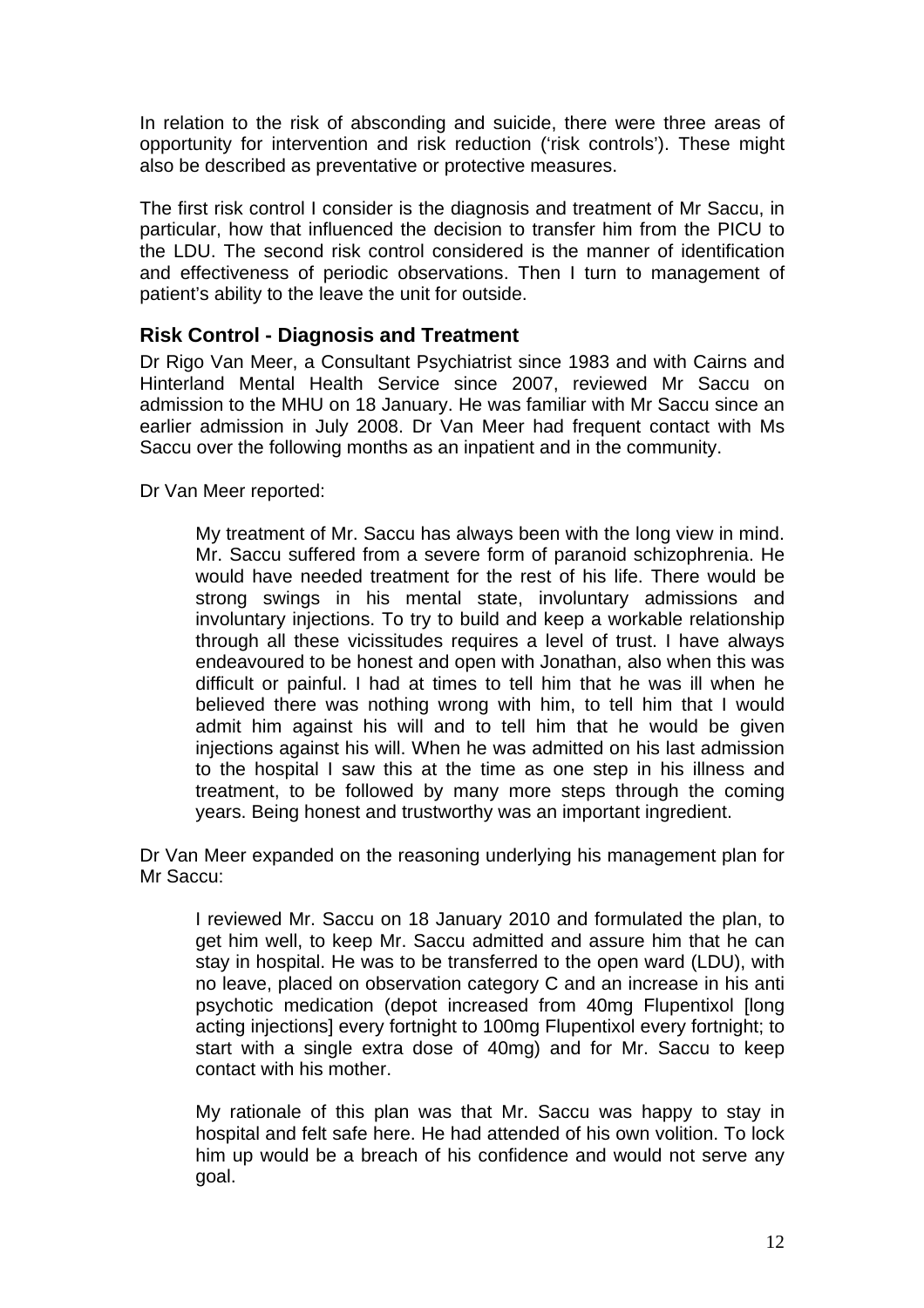Mr. Saccu required long term treatment and my goal was all the time to build a relationship with support, trust and mutual respect. Mr. Saccu was afraid to be locked up and such course would have been antitherapeutic. He had tried to commit suicide in the last weeks, but he chose to come to the MHU to seek help.

Mr. Saccu wanted a long stay in hospital; he wanted to be admitted for a long term in a facility. This was in my opinion a very reasonable request. But to my knowledge this type of facility is not available in Queensland.

Mr. Saccu was therefore to be admitted to the LDU, with an increase in his anti -psychotic medication.

Dr Van Meer was asked whether it was appropriate for Mr Saccu to remain in the LDU after returning from absconding on 18 January. He responded that Mr Saccu returned of his own volition after he had been assured that he would not be locked up.

It is evident that Dr Van Meer saw the circumstances of his return as the opportunity for the service to build on a therapeutic relationship with Mr Saccu. In evidence, Dr Van Meer re-iterated that Ms Saccu was only admitted to the PICU as it had the only bed available, not due to any assessment for the need to secure him. He also re-iterated the fact that Mr Saccu's initial presentation to the service was voluntary.

Dr Bayley, Director of Mental Health, also commented on the treatment plan and decision to transfer Mr Saccu to the LDU:

The rationale of this plan was to keep Jonathan happy as he wanted to stay in the hospital and he felt safe in the hospital due to his concerns about his plans to commit suicide.

Further, Mr Saccu had voluntarily come to hospital seeking assistance for his current mental state and advised that he was happy to stay and wished to be admitted long term to the MHU. Given his clinical presentation and in accord with the practice of restraint with the least restrictive measures, transfer to the LOU with Cat C obs was appropriate.

In the long term, Jonathon wanted a long term psychiatric admission to a mental health facility. While this request is not unreasonable, it is a very difficult to fulfil in the public health system in Queensland as this type of resource is virtually unavailable throughout the State.

It was noted that the logical step for treating Mr Saccu's schizophrenia was with oral Clozapine, however; this was not a feasible option due to his known non compliance with oral medications.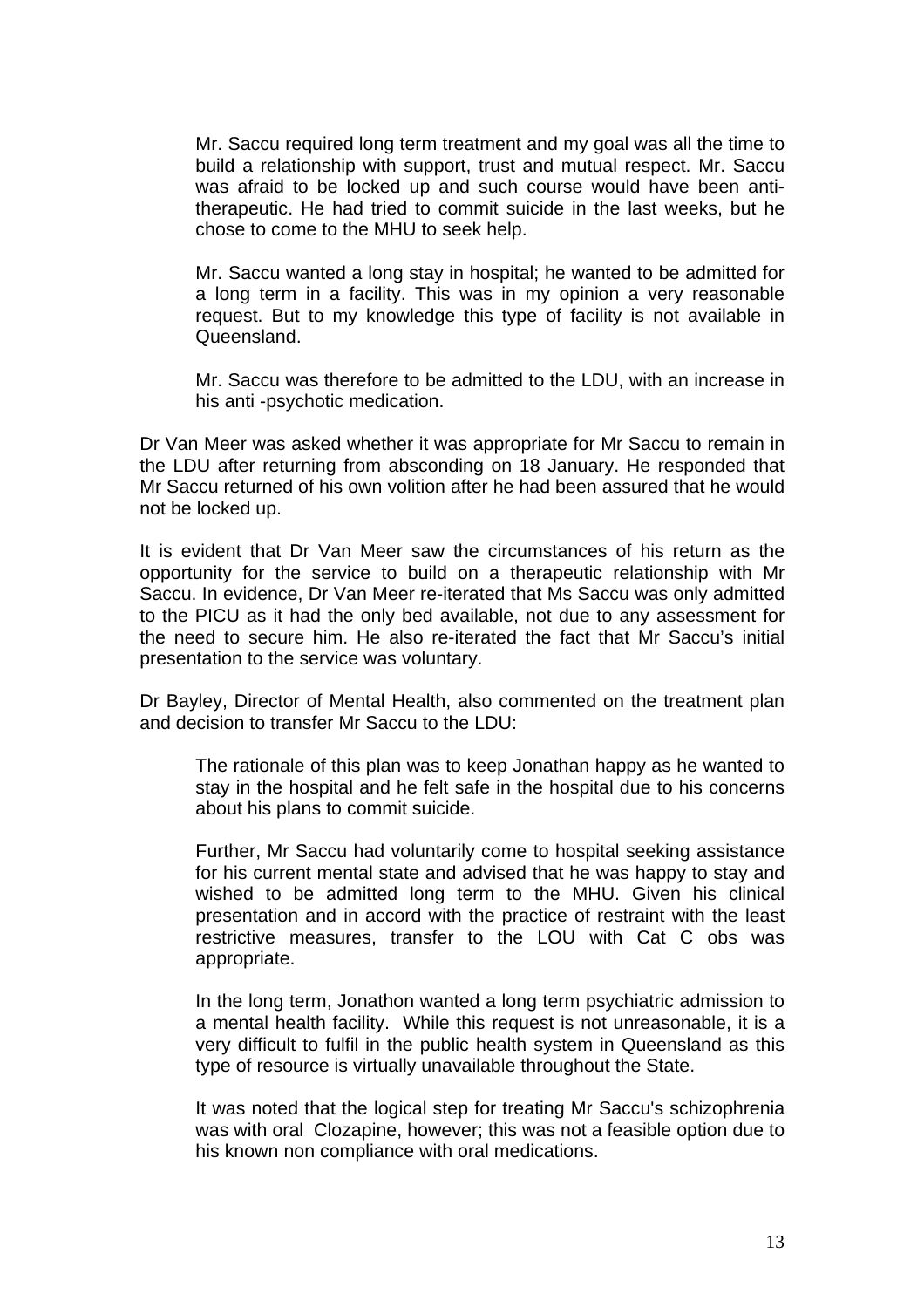While Mr Saccu was an inpatient he could be strictly monitored for compliance with his medication therapy, once discharged, this would be unmonitored and would in all likelihood lead to another mental health crisis.

Dr Bayley later reported:

At 1830 hrs Mr Saccu contacted the MHU by telephone and told the staff that he would voluntarily return to the MHU. He told staff that he left as he was afraid of being locked up. Mr Saccu agreed to return to the ward. On his return to the MHU, he denied any thoughts of self harm or homicidal ideation and agreed not to leave the MHU. The QPS were faxed that he had returned.

Mr Saccu's mood was noted on return to be brighter and reactive and based on his clinical indicators; there was no clinical indication to alter his visual category of observation from Cat C obs.

Dr Bayley reported Mr Saccu presented challenges to the mental health service. He had paranoid schizophrenia and suffered from severe psychotic episodes. He was known to be non compliant with his anti-psychotic medications. Mr Saccu had a dislike for medication and she reported an occasion when he fled Queensland to avoid his medical drug treatment. Dr Bayley reported this made the clinical and medical treatment on the one hand, and the building and maintaining of a therapeutic alliance on the other, a difficult balancing act. Mr Saccu sometimes saw the treatment team as people who tried to help him, but during times of paranoia, the treatment team were seen as his torturers.

The court engaged the services of Dr McVie, Consultant Psychiatrist, to review the clinical management of Mr Saccu on the occasion of his last admission and to write an independent expert report of her findings.

Dr McVie concluded the risk assessments, medication, clinical decision making and care plan; were appropriate. She also reported that there was sufficient nursing staff to ensure the treatment plan was followed and observations made notwithstanding issues with absconding and medication absent from the Unit.

Dr McVie expanded on her reasoning about allowing Mr Saccu to remain in the LDU after his return to the unit after absconding on 18 January:

In retrospect, a simple view might be that Mr Saccu should have been managed on closer observations or in a locked unit. Having regard to the totality of his history, his recent presentation in 2009 and the history relating to the admission on 1711/10 and the circumstances of his leaving on 18/1110 and of his subsequent return, I would concur with the decision made at the time to let him remain on the open ward area.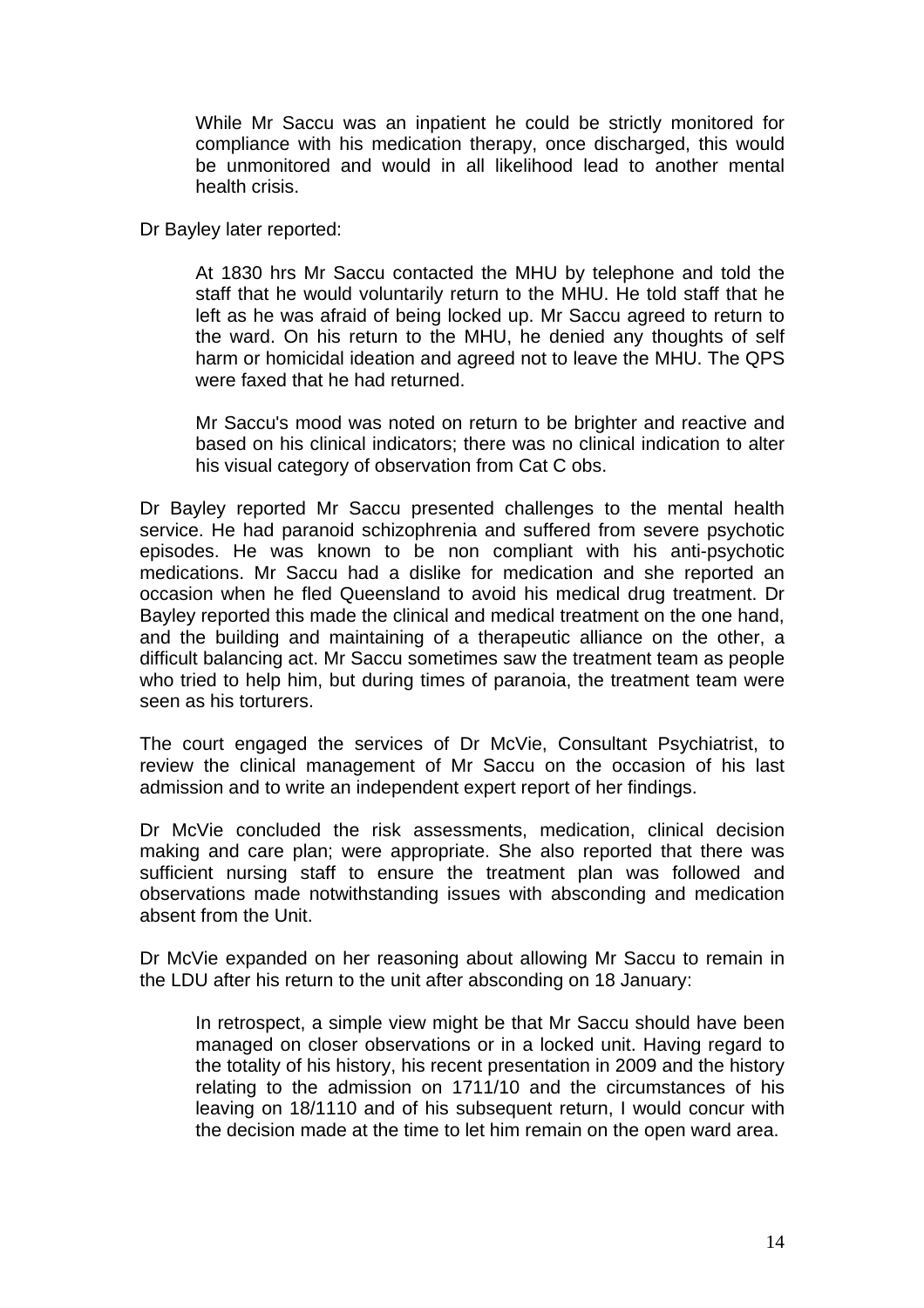Dr McVie was cross examined about her opinion in this topic. It was put to her that transferring Mr Saccu to the Low Dependency Unit was inappropriate unless it could be made secure:

Mr Feeley: And I'm suggesting to you that putting him into the low dependency unit, unless it could be made secure, was inappropriate. That's the basic proposition I'm putting to you?

Dr McVie: Well, it was clearly inappropriate, in retrospect. It's difficult to know what the justification would've been for keeping him in the locked area of the ward at the time that that decision was made to shift him to the open area of the ward.

Mr Feely: Right. Well, one justification might've been that there was no lock on the front door of the low dependency unit and that there was no-one apparently there keeping guard on him or others who might simply leave. That would be a justification for keeping him safe in a locked or secure area, would it not?

Dr McVie: It would be, yes.

However, earlier in response to questions about the appropriateness of placement in the Low Dependency Unit on initial admission, Dr McVie said:

It would have depended on the assessment of the consultant psychiatrist at the time. If a consultant psychiatrist who knew him very well and was well aware of his history, how he responded to being in hospital and how he responded to medication and what the other risk factors were at the time, had assessed him, perhaps there may have been a rationale for putting him in the low dependency unit initially. But generally when people come in, particularly when they're severely psychotic they are admitted to a locked area for - for closer observation for the first 24 hours of their admission.

Mr Saccu was well known to Dr Van Meer who was his treating clinician for two years. Dr Van Meer demonstrated a full appreciation of all risk factors and has offered a rationale for transferring Mr Saccu to the LDU. Presumably the same factors identified by Dr McVie as relevant at admission apply equally to the decision to transfer Mr Saccu from PICU to LDU. In short, the treating clinician was in a better position with personal knowledge of the past history and presenting condition to make the final assessment in comparison with a clinician reviewing the medical records with the benefit of hindsight.

The challenge to clinicians managing Mr Saccu and patients like him was put into context in the following exchange with Dr McVie:

… Well, if you look at his long-term case, this is a man who was diagnosed with an extremely serious mental illness; he was diagnosed at a very early age. He had a severe psychotic illness, he had a long history of taking off by himself, a lot of history of self-harming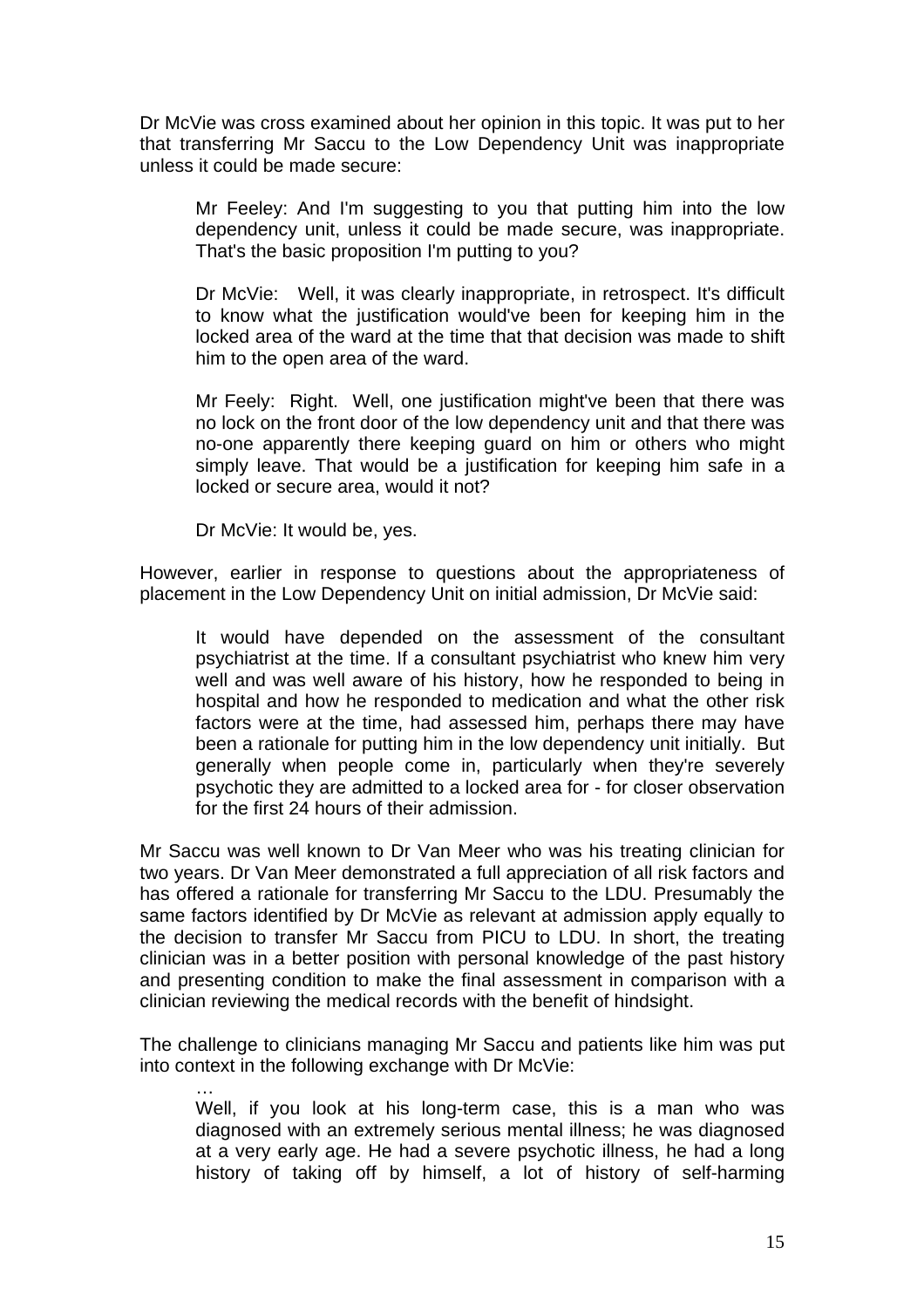behaviour. He's really got an illness that's got an extremely poor prognosis.

Yes?-- And if you look at schizophrenia overall, just having the diagnosis of schizophrenia gives you a 10 per cent risk of suicide.

Right?-- So, if you add that to this man with his particularly poor prognosis, he's got a fairly high risk of self-harming behaviour.

Are you suggesting that-----?-- You can manage that by locking people away, but in 2010 we don't do that; people have their rights, they want to be out in the community. I mean, part of his problem was he was very ambivalent, one minute he says he wants to be locked up and the next minute he says he's afraid of being locked up, and that's a classic symptom of schizophrenia.

Mr Feeley: Yes. Well, Dr McVie, the priority, can I suggest to you, the most urgent priority for this gentleman, or anyone in his situation, was his actual personal safety. Correct?

Dr McVie: Yes, at the time of admission, yes. And at some later point, if the risk was high that he would simply leave, if he could leave - and did leave - wherever he happened to be and go away from the safe environment of the hospital where he was at risk of doing, ultimately, what he did to himself - correct?

What ultimately caused the death of Mr Saccu was the condition from which he suffered, a condition that carried with it, for him, a lifelong and very poor prognosis with a high risk of self harm. Admissions to hospital during acute episodes to stabilise and moderate those aspects of the behaviour that might result in self harm in preparation for release back to the community. Admission to the PICU for the duration, if resources permitted, would reduce the risk of self harm to near zero. However, the risk of release into the community would be very high. The treatment plan must be based on a risk assessment that balances risk of absconding and self harm against treatment options including transition in the community.

In this context, the transfer of Mr Saccu into LDU was reasonable and appropriate.

#### **Risk Controls – Nursing Observations**

I now consider how RN Maran and RN De Vere conducted the observations and how the absence of Mr Saccu went unnoticed until 9.30pm.

RN Maran was scheduled to conduct observations between 5 and 7pm. In her statement to the court, she reported that on her first sighting of who she believed was Mr Saccu, he was wearing headphones. Rather then disturb his listening to music; she got the assistance of another person (whom she could not identify) to identify him. Thereafter, RN Maran reported seeing Mr Saccu in various locations during observations.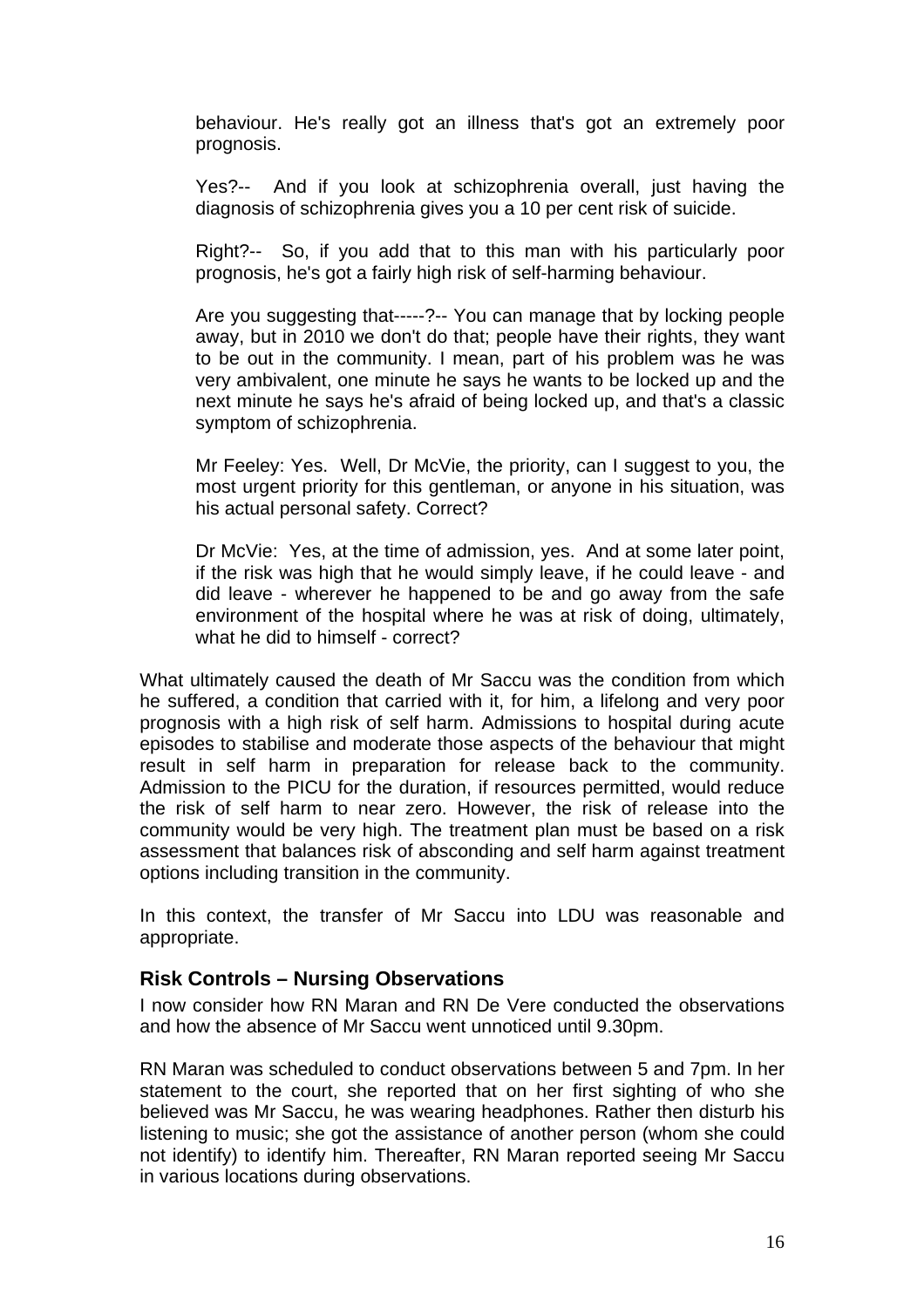In her statement, by way of explanation, RN Maran reported:

I am aware that I have recorded the deceased as being present within the LDU during the period 6:30 pm to 7:00 pm. I have since been informed that the deceased left the ward at approximately 6:08 pm. Notwithstanding that information, at the time of my last observations round, after 6:30 pm, I was 100 per cent certain that I saw the deceased within the LDU. I cannot recall where the deceased was located when I made the observations for the period 6.30 pm to 7:00 pm and I cannot recall the last occasion upon which I sighted the deceased.

Due to lack of time, in between my last two observation rounds, I started, as well, to write entries in my patients' notes and to complete all relevant paperwork (the nursing plan for the day, observation sheets and one risk assessment). I continued my entries until around 7:40 pm when Eloise Johnson and I started to dispense medications for the entire ward. In addition to my other duties, I was the second nurse assigned to medications (with Eloise Johnson) for the 8:00 pm round. I recall that this round commenced early (at around 7:40 pm). The medications were dispensed from behind the nurse's station counter. I am not sure whether I remained in attendance until the end of the medications round, or whether I left early to write up patient notes ahead of the end of my shift.

Her evidence during the hearing was consistent with her statement. She was not able to elaborate on who assisted with the identification or provide any more about the description of the person she believed was Mr Saccu.

RN De Vere also provided a statement to the court. He worked on a casual basis, working a few shifts a fortnight. He reported that Mr Saccu was not known to him but recalled asking a group of nurses if anyone had seen Mr Saccu. It was Mr De Vere's first shift since admission of Mr Saccu on 17 January. One member reported a recent sighting and that was the basis for recording his presence at 7.30pm. During the observations for 8pm, Mr De Vere reported asking another person in the courtyard which person was Mr Saccu. That person indicated another seated in the courtyard and RN De Vere acted on that information in recording Mr Saccu as present. Mr De Vere was unable to say who the informant was or whether that person was a patient or nurse. Mr De Vere asserts that the two further observations were conducted of Mr Saccu at 8.30pm and 9pm. In hindsight, Mr De Vere accepts that the person he identified as Mr Saccu must have been another patient, a patient on leave from the PICU or a visitor.

By way of explanation, Mr De Vere reported:

During the time period that I was allocated to undertake the visual observations for the Unit, there were three patients who were noted to be AWOP. This creates a significant amount of stress when conducting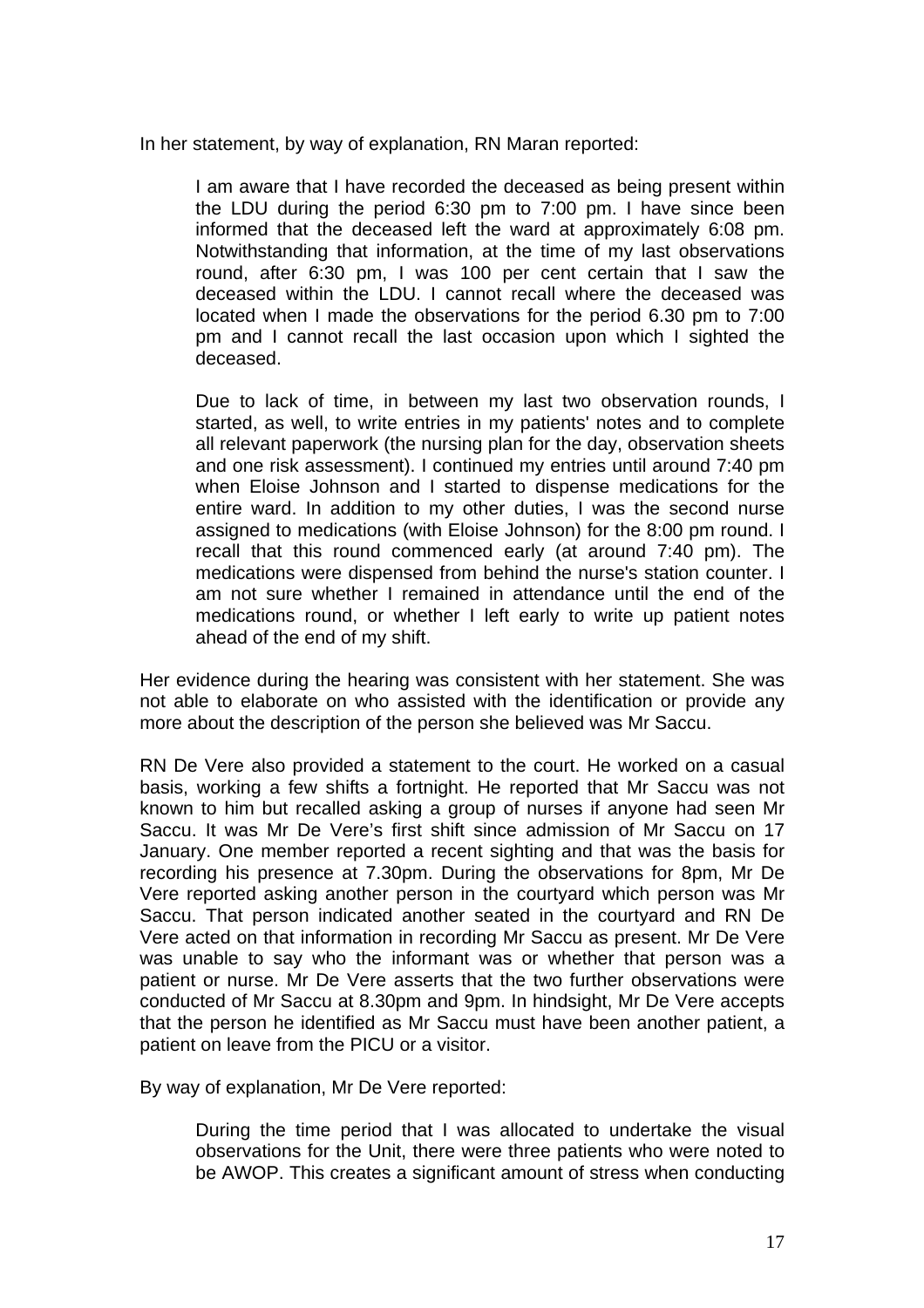the visual observations. This is on the basis that as well as doing visual observations for the remainder of the Unit, attempts must be made to ascertain the whereabouts of the patient, speaking with the nurse who has responsibility for the patient, notifying the team leader, checking that for example the patient is not outside having a cigarette or in the bathroom. Essentially once a patient goes AWOP, there is a lot of tension within the staff at the Unit.

There were a number of troubling aspects to the evidence of Mr De Vere.

Firstly, in his statement, Mr De Vere reported he was in the practice of asking the nurse responsible for a patient about that patient's status and to act on that information for the purpose of conducting and recording visual observations. He also reported acting on the information of others about identification including information from the patient approached, a person visiting the patient or another patient. This contrasted markedly with the evidence as to the practice of other nurses.

Secondly, Mr Sweeney, then Acting Nurse Unit Manager, reported a conversation with Mr De Vere on 22 January about continuing to record Mr Saccu as present when he had absconded. Mr Sweeney reported that he reinforced with Mr De Vere the importance of visual observations and how to perform them. He explained that to identify each patient correctly, the nurse must ask the patient their name, and if unsure of their identity, have another staff member identify them. On 28 January, Mr Sweeney saw Mr De Vere in the Unit and he was not performing visual observations in the manner directed. He was performing 'radar observations', ticking and flicking the observation sheet without using the identification method he earlier directed. Soon afterwards, Mr De Vere was not offered any more shifts.

In his evidence, Mr De Vere strenuously denied any suggestion that he minimised the importance of visual observations. However, there was clearly an issue with the quality and manner in which he conducted the observations. This is evident from what happened with Mr Saccu and the later observations of Mr Sweeney.

How were nurses expected to conduct visual observations and how was this reflected in documented guidelines?

Acting Nurse Unit Manager Anthony Sweeney provided a report to the court outlining the workings of the Unit and in particular, how observations were conducted.

28. Properly conducting the observation necessarily requires that the staff member identify the consumer the subject of the observation. Most consumers are photographed upon admission and a copy of the photograph is contained in the patient file. If a staff member is unsure about the identity of any consumer then that staff member can refer to the photograph for confirmation. Occasionally, a consumer will refuse to be photographed. In that event, the staff member conducting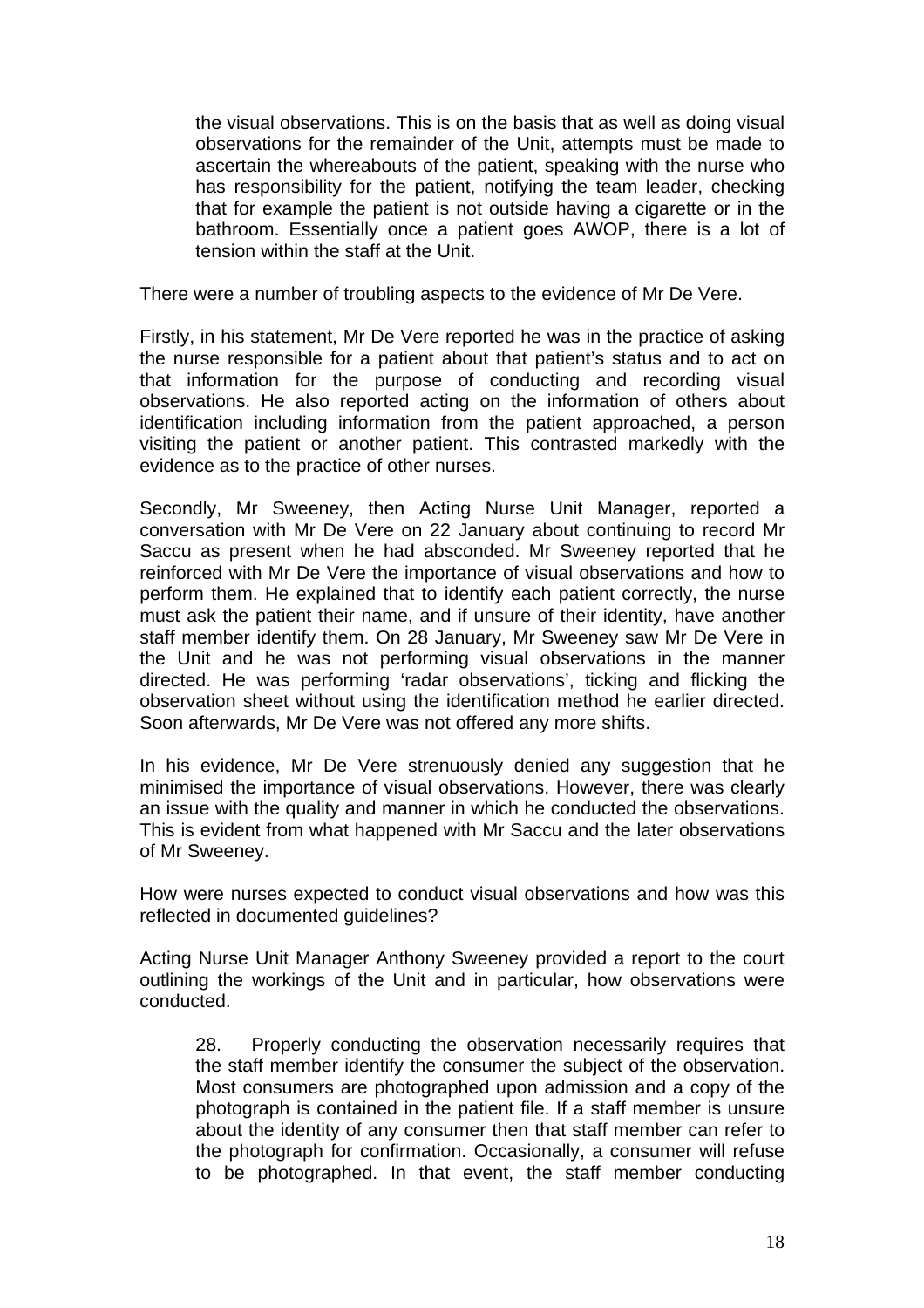observations would be required to inspect the consumer's admission bracelet to confirm his or her identity.

29. The conduct of observations is not intended to be a passive undertaking. Staff are encouraged to have interaction with the consumers when performing the observations. Typically, that interaction could take the form of an exchange as follows:

*Hello, my* name is Anthony, *and* you *are ... ?* 

With a maximum of 30 consumers, it is not usually difficult for staff members to get to know each patient's name.

During examination, Mr Sweeney was taken to guidelines current at the time of this incident and was unable to indicate any section which prescribed the manner of identification in the way he now outlined. However, Mr Sweeney told the court that observations were a basic nursing duty and he didn't think it was necessary to document for experienced nurses how to perform such a basic function.

It is conceivable that RN De Vere was influenced by the practices of other nurses and misunderstood how to conduct visual observations. For example, when other nurses did visual observations, they may have asked Mr De Vere if he'd recently seen a particular patient. He may have thought from this interaction that recent observation by another was adequate. Unbeknown to him, that nurse followed-up on his information, located the patient and independently validated the patient's status.

How effective are observations as a risk control measure in any event? Observations have a limited role in mitigating the risk of absconding. Regular observations might deter patients from attempting to abscond. Further, it is an important tool for monitoring mental wellbeing. Although it might only be a brief encounter, Mr Sweeney reported that an experienced nurse can pick up important information about patients wellbeing, particularly in terms of mood and affect. This information will inform clinical decision making resulting in better management and reduced risk of absconding. Finally, observations played a larger role in mitigating the risk of suicide through early recognition that a patient is absent and initiation of the process for their return.

Although Mr Sweeney considered visual observations a basic nursing duty that was performed the same way throughout Australia, he reviewed the procedures for visual observations in March 2010, identified opportunities for improvement and has implemented numerous changes; including the issuing of a Work Instruction requiring the photographing of patients on admission, inclusion of the photograph on the clinical file and the fitting of identification bracelets. This will facilitate nurse's familiarisation with patients and positive identification, reducing the risk of reliance of lesser forms of identification. There is also now a requirement that the Clinical Nurse or Team Leader complete an End of Shift Report documenting a number of reportable events or incidents as well as matters relevant to visual observations. Allocations of nursing staff to visual observations must be recorded and completed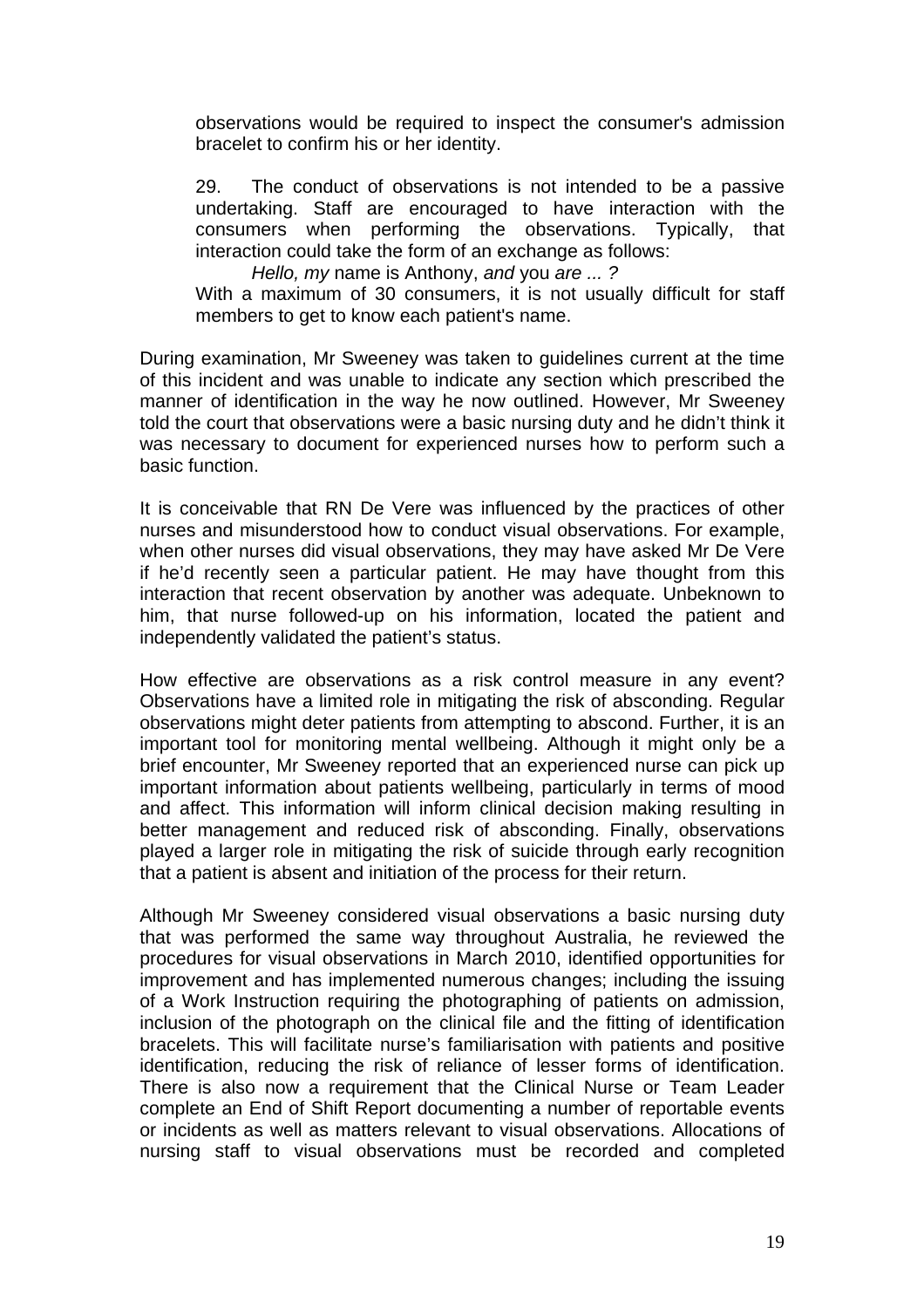observations sheets must be attached. Another Work Instruction was issued detailing how intermittent visual observations were to be conducted.

All of the witnesses to the events of that night, as well as those that reviewed those events (Mr Sweeney, Dr Bayley and Dr McVie) agreed that it was an usually chaotic and hectic night due to a number of factors including the attempted overdose on the footpath at the front of the Unit during a nursing handover at the start of shift, the chasing up of medication due from the hospital pharmacy that hadn't arrived, and unsettled patients with 3 others leaving during the evening. It was a full ward and the nurses were struggling in overwhelming circumstances to play catch up with regular duties including observations.

On reviewing the video footage of the entrance for the period leading up to Mr Saccu's departure, it is apparent from his behaviour that he was skulking about near the entrance waiting for the opportunity to leave unnoticed.

Dr McVie reported that no single person was responsible for the tragic outcome. In her opinion, the system broke down. I agree with that assessment. The practices and layout of the entrance to the building at the time of the Mr Saccu's departure left little margin for error. I am satisfied that the mistakes of RN Maran and RN De Were happened in the context of a very chaotic shift. The opportunity to reduce the risk of absconding returns to the question of physical controls. To the extent that human controls have a role to play, I am satisfied on the evidence of Mr Sweeney, all reasonable steps are now in place. However, there will always remain a risk.

#### **Risk Controls – Monitoring of Entrance**

The question of monitoring the entrance to the MHU is not without its difficulties.

There is a degree of sensitivity amongst mental health clinicians and advocates when dealing with restrictions on patients. Dr Bayley told the court:

… we're trying to create a therapeutic environment, not a prison, and that's something that we often struggle with, but to - it is a state-wide Queensland Health policy which I've had expressed to me by the Director of Mental Health in Queensland - Aaron Groves is in the substantive position but currently on leave - that his opinion and ethos is that we try and have open units where possible to promote recovery and treatment in the least restrictive alternative in a hospital - you know, rehabilitative setting rather than a locked away setting…

Although the issue returned to monitoring the entrance as opposed to locking it, Dr Bayley emphasised that the senior clinicians and nursing staff had discussed this issue for a very long time and whether it was locked or closely monitored, there was an overriding concern about how that might impact therapeutically on patients like Mr Saccu who suffered acute episodes of fear and anxiety about being locked up, patients who ultimately had to be transitioned back to the free environment within the community.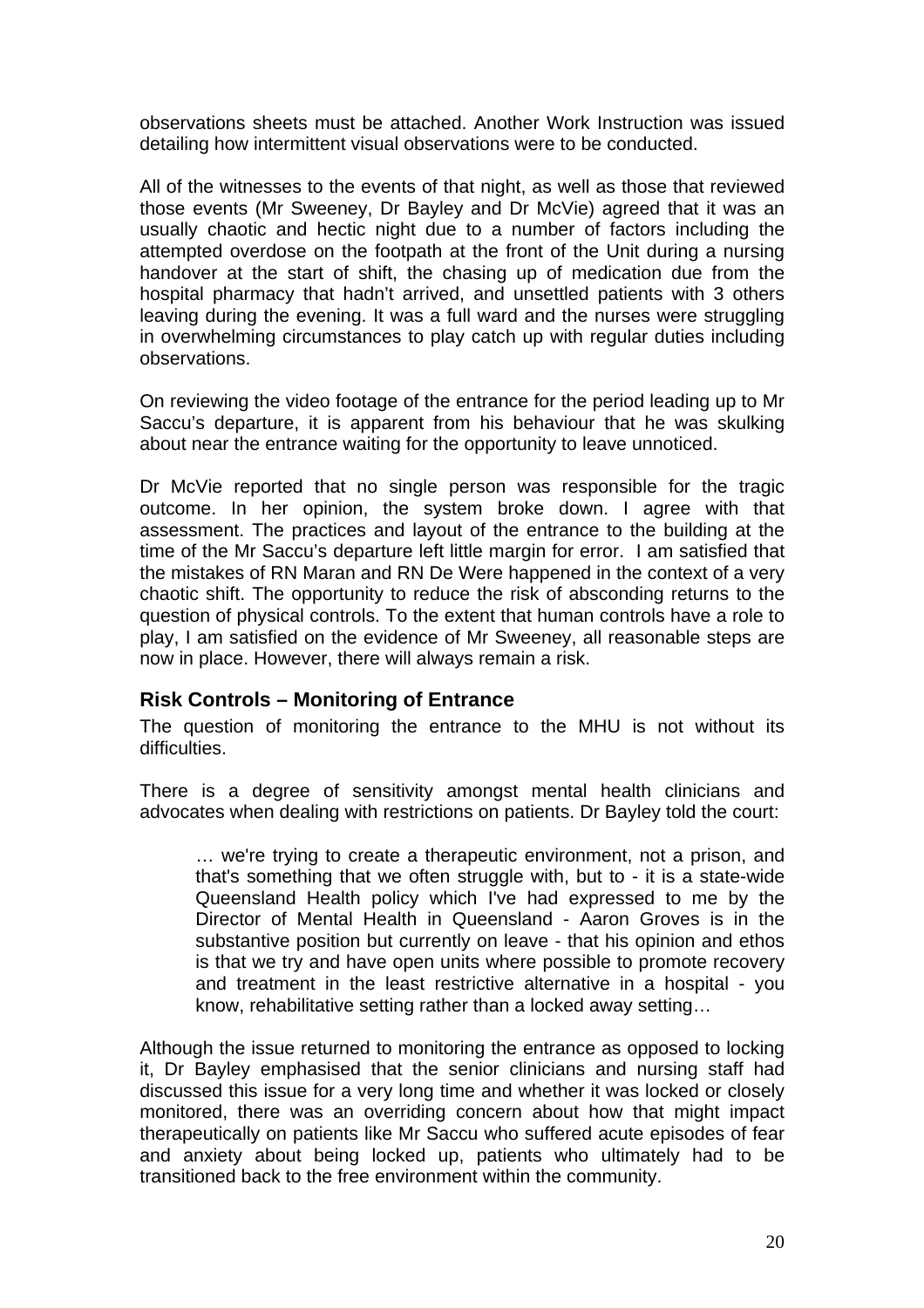Dr Bayley earlier stated:

 It's difficult because this is a hospital. We're trying to create a therapeutic environment for people. It's not a prison. And, you know, we try and help people take personal responsibility for themselves as much as we can, try to keep them safe and well within a pleasant environment, in the least restrictive ways. It - it's - it's a difficult balancing act.

As an example of a necessary but therapeutically unsatisfactory arrangement, Dr Bayley referred to the occasional presence of security officers.

… when we've had a number of people that we are worried about but we don't have room in PICU, we've put a security guard on the door, and that's just awful to have security guards standing at the door. It's just such an awful thing to - awful message. You know, the security guard can be as friendly as you like but having a security guard standing at the door is - changes the whole tone of the place.

During discussion in evidence, Dr Bayley raised a number of considerations relevant to the question of monitoring. She reported that there was no universal position about the wisdom of monitoring amongst academics, clinicians, consumers, carers or various advocacy groups. Although there are construction standards for mental health facilities, the issue of monitoring is not addressed. She thought psychiatrists were divided, some thinking it was a great idea while others considered it dreadful. The issue had a polarising effect. Dr Bayley thought that when you drilled down through layers of attitudes and perceptions, it's not as clear cut as she first thought.

Dr Bayley reported that due to architectural changes necessary to increase the bed capacity by 2, it was necessary to relocate and create a new entry and entrance. It was more suited to closer monitoring.

From 2012, access to the Unit was monitored through a reception facility Monday to Sunday from 7am to 9pm. The Unit is not accessible (entry or exit) for patients or visitors outside of these hours. The access doors have a camera phone on the exterior to allow communications with the Unit. The interior also has a camera phone so staff may view the area inside the door before it is opened. Staff will activate the door to permit entry or exit on request of the patient or visitor. All patients are signed in or out of the facility in compliance with their inpatient status.

Three administrative positions were created and this has assisted in ensuring that the new entrance is monitored. Dr Bayley noted that this architectural change was a matter of necessity for other reasons and co-incidentally facilitated better monitoring of the entrance. However, the desirability of monitoring remained a vexed issue. She also expressed concerns about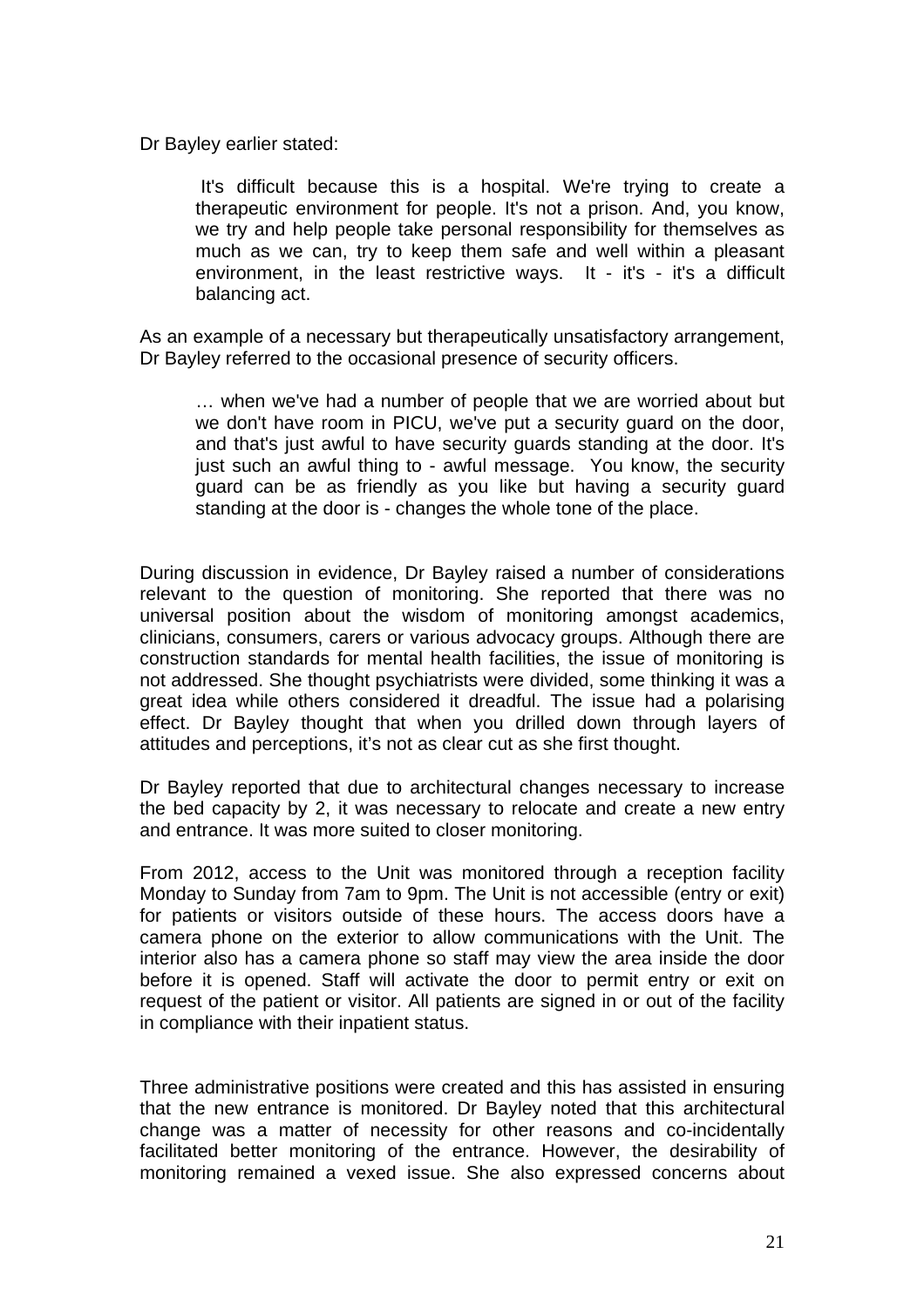whether the persons monitoring the exit should be administrative or nursing staff. Nursing staff through their training and interaction with patients on the ward are likely to have better relationships with patients, particularly those at most risk of absconding. However, it seems to me that an administrative officer at a reception like facility near the entrance will have immediate access to nursing staff if required.

When redeveloped in 2014 the MHU will expand from 38 to 50 beds. Access to the current Low Dependency Unit is planned from the Esplanade. Patient and visitor access in and out will be staff monitored at the entrance.

Further, Dr Bayley reported a discussion with a colleague working in psychiatric facility that moved to a closed doors approach. It did not result in a reduction in the number of persons absconding. They just found other ways of absconding.

Dr Bayley was not aware of academic studies or literature reviews that considered whether therapeutic aspects of an otherwise open mental health unit were compromised or adversely impacted by monitoring of the entrance.

There is a need for consistent policy of statewide application about the desirability for managing and monitoring the risk of absconding through the physical layout of mental health facilities. Although the appropriate treatment of patients and intermittent visual observations may mitigate the risk of absconding and suicide, the physical layout and monitoring of the entrance presents a further opportunity to mitigate that risk. It should not be left to the managers of each facility to decide what is appropriate. There needs to be a carefully considered and researched best practice that is implemented statewide.

#### *Required Findings (s.45 Coroners Act 2003)*

| Who died:                 | <b>Jonathon Saccu</b>                                                                                                |
|---------------------------|----------------------------------------------------------------------------------------------------------------------|
| When he died:             | 20 January 2010                                                                                                      |
| Where he died:            | On the railway line adjacent to a point on the Bruce<br>Highway between Anderson Road and Charlotte Close,<br>Woree. |
| What caused<br>his death: | Multiple injuries due to due to contact with a train                                                                 |

#### How he died:

1. At about 9.16pm on 20 January 2010 Mr Saccu was lying on the railway line when a freight train struck and killed him. Although the drivers detected his presence lying on the track and immediately sounded the horn and applied the emergency brakes, it was impossible to stop the train in time to avoid striking him.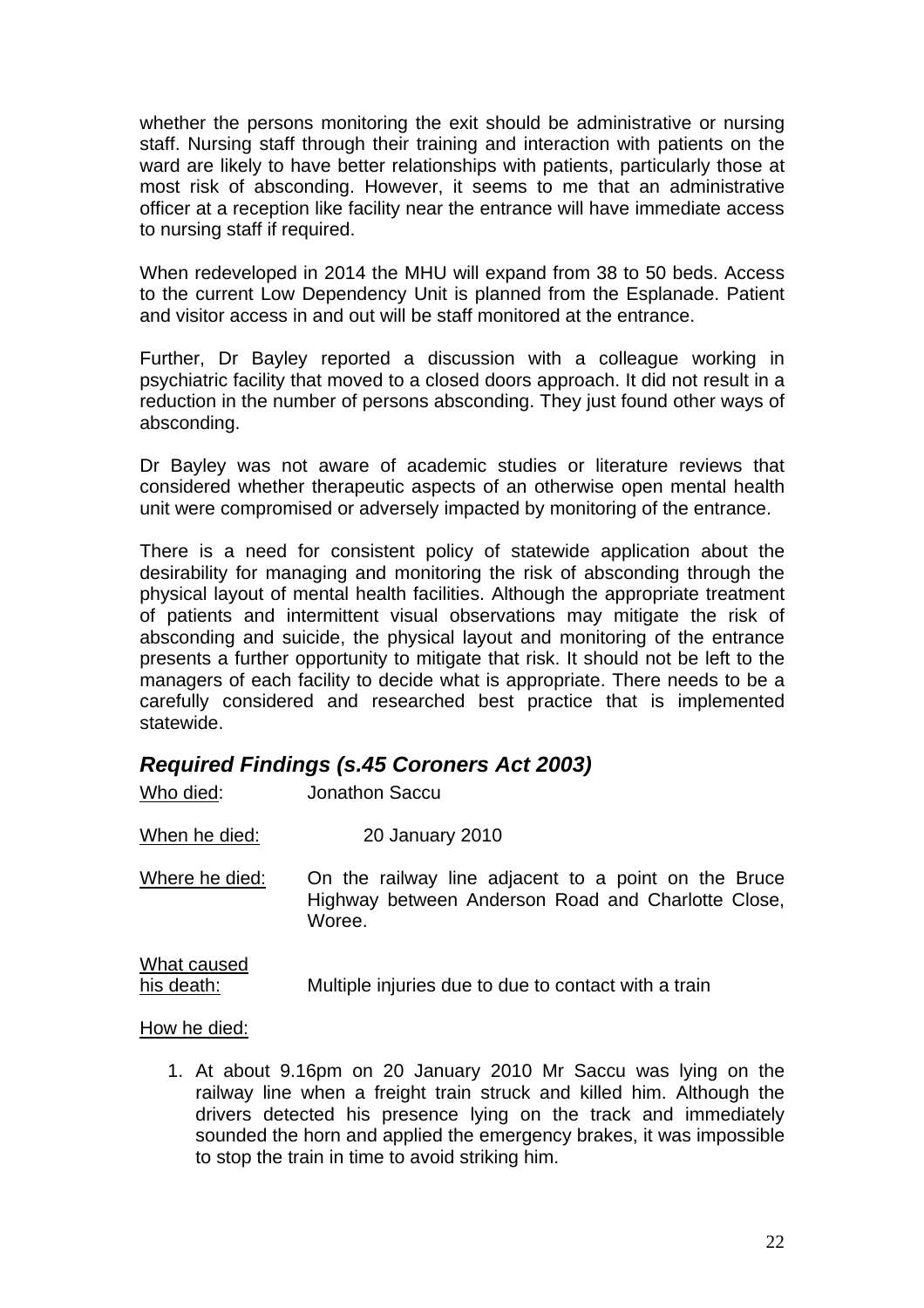- 2. The manner in which he was lying on the track, the failure to respond to the sound and horn of the approaching train and his likely state of mind at the time; make it likely that Mr Saccu's laid down on the track with the intention of causing his own death. Therefore, his death was due to suicide.
- 3. At about 6 pm that evening, Mr Saccu absconded from the Mental Health Unit at Cairns where he was a patient on an involuntary treatment order. He was admitted on 18 January 2010 after deterioration in his mental health against a background of Schizophrenia. His departure through the main entrance was recorded on CCTV but went undetected during period observations until about 9.30pm.
- 4. Two different nurses responsible for periodic observations of Mr Saccu between the time of his departure from the Unit and his death had purported to identify him as present. The mistakes were made in the context of a chaotic afternoon and evening on the ward with a number of unforeseeable events occurring. There was some reliance on information from others that contributed to the mistaken identity of other persons as Mr Saccu.
- 5. The diagnosis and treatment of Mr Saccu including his placement on Category C (30 minute observations) in the Low Dependency Unit was reasonable and appropriate having regard to risk of absconding and therapeutic benefits of less restrictive measures.
- 6. Mr Saccu was able to depart through the main entrance without being detected due to the combination a layout that does not co-locate a nursing station or reception like facility adjacent to the main entrance and absence of a permanent presence at a nursing station nearest the main entrance.
- 7. The Mental Health Unit has identified and implemented substantial improvements to the manner of conducting identification during periodic observations, and changed the physical layout to co-locate a reception and nurse's station at the main entrance to ensure, amongst other things, only involuntary patients with permission can leave the Unit.
- 8. Although the long term prognosis for Mr Saccu was poor and there existed a chronic risk of suicide, there remains an expectation that whilst an inpatient in a Mental Health Unit all reasonable efforts will be taken to reduce the risk of absconding and suicide to as low as reasonably possible. Nonetheless, the risk will always exist.

#### *Comments/Recommendations*

I recommend that Qld Health or the Director of Mental Health investigate and develop a statewide policy about preferred options for managing and monitoring the risk of absconding, including through the physical layout and